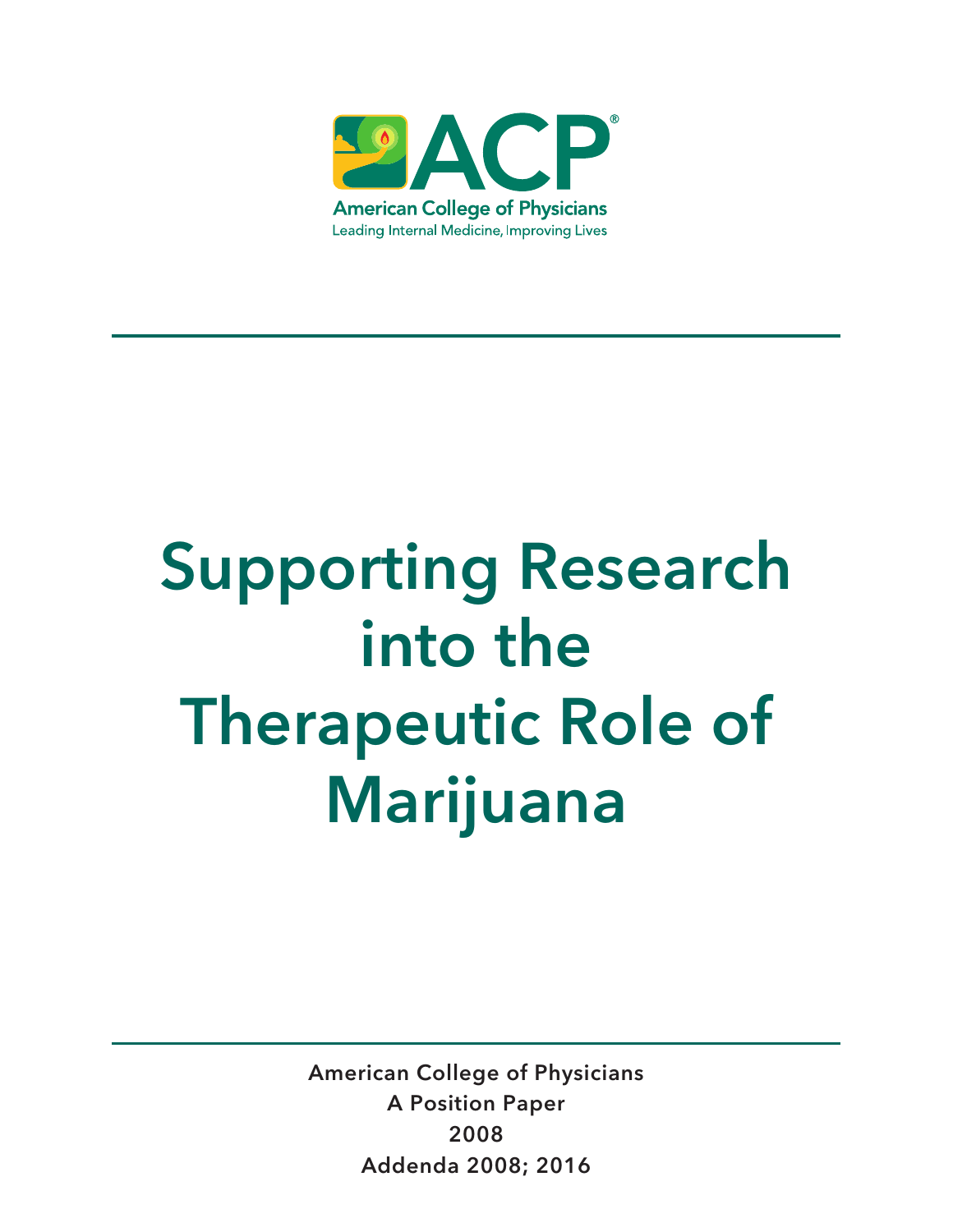# **SUPPORTING RESEARCH INTO THE THERAPEUTIC ROLE OF MARIJUANA**

A Position Paper of the American College of Physicians

This paper, written by Tia Taylor, MPH, was developed for the Health and Public Policy Committee of the American College of Physicians: J. Fred Ralston, MD, FACP, Chair; Molly Cooke, MD, FACP, Vice Chair; Andrew A. Chang, MA, Charles Cutler, MD, FACP; MA, David A. Fleming, MD, FACP; Brian P. Freeman, MD, FACP; Robert Gluckman, MD, FACP; Mark Liebow, MD, FACP; Kenneth Musana, MB, ChB; Robert McLean, MD, FACP; Mark Purtle, MD, FACP; P. Preston Reynolds; and Kathleen Weaver, MD, FACP. It was approved by the Board of Regents in January 2008. This paperincludes an addendum written by Tia Taylor, MPH, for the Health and Public Policy Committee; the addendum was approved by the Board of Regents July 2008. A second addendum, written by Hilary Daniel, was developed for the Health and Public Policy Committee of the American College of Physicians: Darilyn V. Moyer, MD (Chair); Douglas M. DeLong, MD (Vice Chair); Micah Beachy, DO; Mitch Biermann; Sue S. Bornstein, MD; James F. Bush, MD; Gregory A. Hood, MD; Carrie A. Horwitch, MD; Gregory C. Kane, MD; Robert H. Lohr, MD; Kenneth E. Olive, MD; Shakaib U. Rehman, MD; and Fatima Syed, MD. The second addendum was approved by the Board of Regents in February 2016.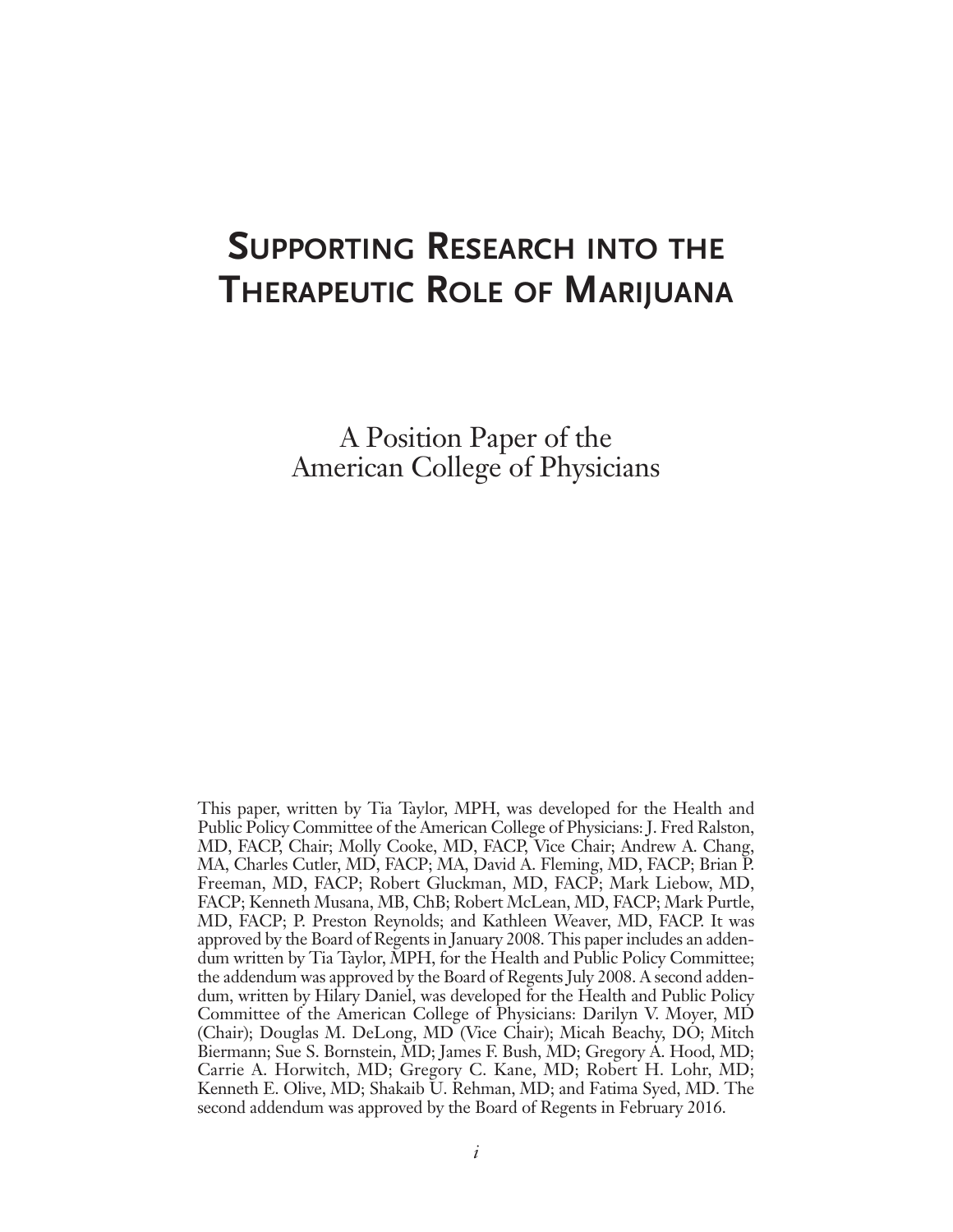How to cite this paper:

 American College of Physicians. Supporting Research into the Therapeutic Role of Marijuana. Philadelphia: American College of Physicians; 2008: Position Paper. (Available from American College of Physicians, 190 N. Independence Mall West, Philadelphia, PA 19106.)

Copyright ©2008 American College of Physicians.

 All rights reserved. Individuals may photocopy all or parts of Position Papers for educational, not-for-profit uses. These papers may not be reproduced for commercial, for-profit use in any form, by any means (electronic, mechanical, xerographic, or other) or held in any information storage or retrieval system without the written permission of the publisher.

 For questions about the content of this Position Paper, please contact ACP, Division of Governmental Affairs and Public Policy, Suite 700, 25 Massachusetts Avenue NW, Washington, DC 20001-7401; telephone 202-261-4500. To order copies of this Position Paper, contact ACP Customer Service at 800-523-1546, extension 2600, or 215-351-2600.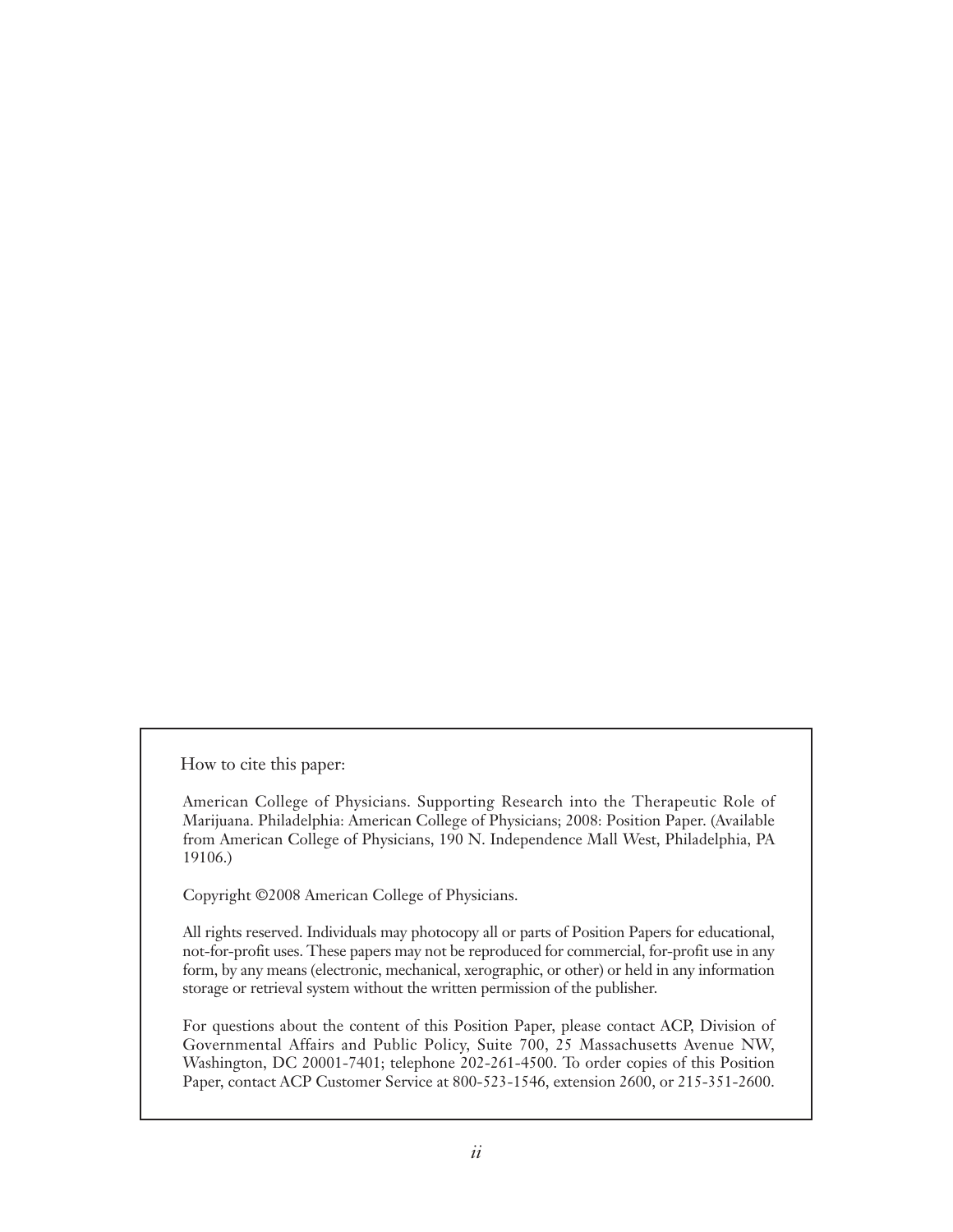### **Executive Summary**

Marijuana has been smoked for its medicinal properties for centuries. Preclinical, clinical, and anecdotal reports suggest numerous potential medical uses for marijuana. Although the indications for some conditions (e.g., HIV wasting and chemotherapy-induced nausea and vomiting) have been well documented, less information is available about other potential medical uses. Additional research is needed to clarify marijuana's therapeutic properties and determine standard and optimal doses and routes of delivery. Unfortunately, research expansion has been hindered by a complicated federal approval process, limited availability of research-grade marijuana, and the debate over legalization. Marijuana's categorization as a Schedule I controlled substance raises significant concerns for researchers, physicians, and patients. As such, the College's policy positions on marijuana as medicine are as follows:

**Position 1: ACP supports programs and funding for rigorous scientific evaluation of the potential therapeutic benefits of medical marijuana and the publication of such findings.**

 **Position 1a: ACP supports increased research for conditions where the efficacy of marijuana has been established to determine optimal dosage and route of delivery.**

 **Position 1b: Medical marijuana research should not only focus on determining drug efficacy and safety but also on determining efficacy in comparison with other available treatments.**

**Position 2: ACP encourages the use of nonsmoked forms of THC that have proven therapeutic value.**

**Position 3: ACP supports the current process for obtaining federal research-grade cannabis.**

**Position 4 (see Addendum): ACP urges an evidence-based review of marijuana's status as a Schedule I controlled substance to determine whether it should be reclassified to a different schedule. This review should consider the scientific findings regarding marijuana's safety and efficacy in some clinical conditions as well as evidence on the health risks associated with marijuana consumption, particularly in its crude smoked form.**

**Position 5: ACP strongly supports exemption from federal criminal prosecution; civil liability; or professional sanctioning, such as loss of licensure or credentialing, for physicians who prescribe or dispense medical marijuana in accordance with state law. Similarly, ACP strongly urges protection from criminal or civil penalties for patients who use medical marijuana as permitted under state laws.**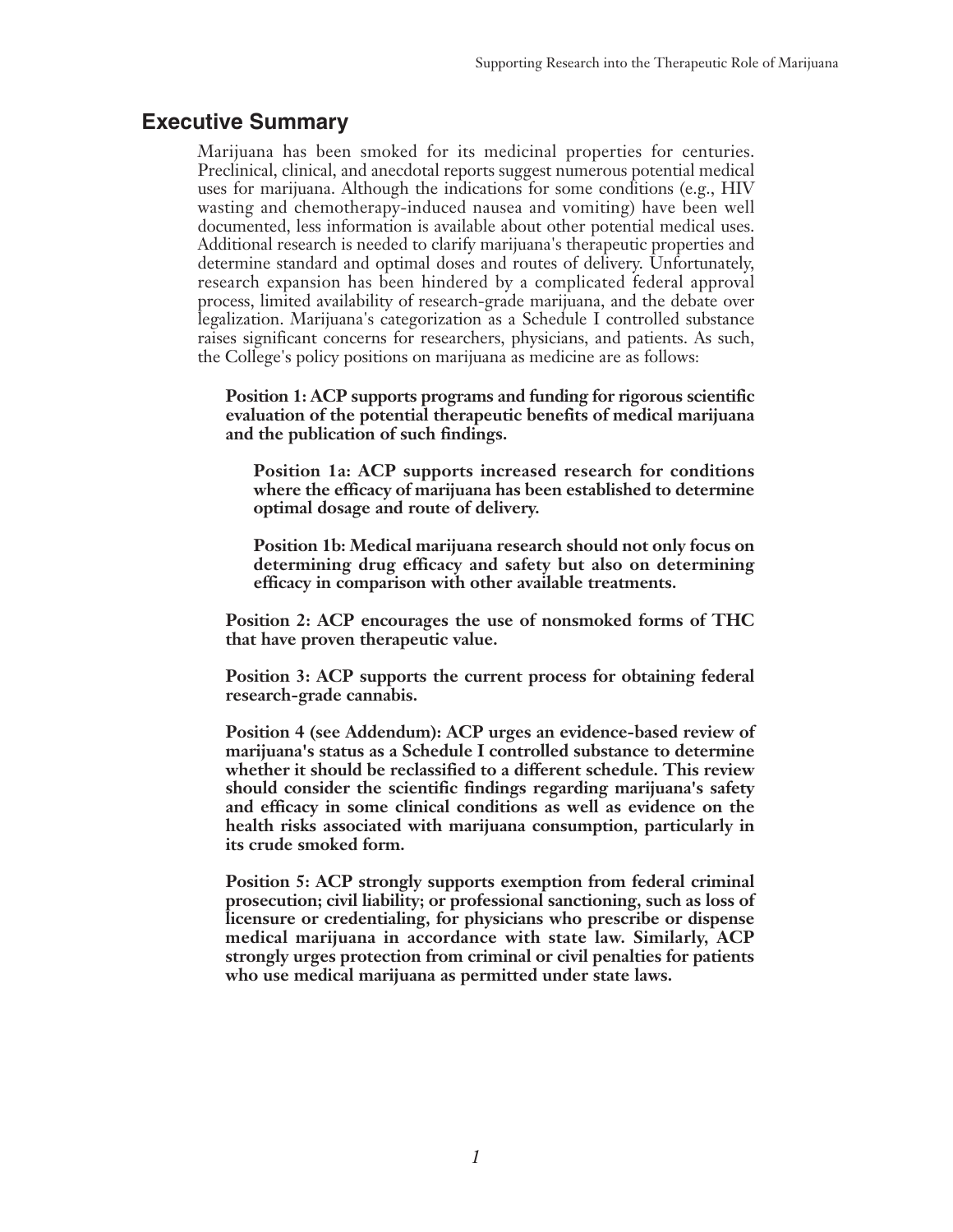## **Background**

The marijuana plant, cannabis, contains more than 60 chemical compounds, known as cannabinoids. The main psychoactive element in marijuana is delta-9-tetrahydrocannabinol (THC). Cannabidiol (CBD) is the second most abundant cannabinoid, but it has no psychoactive effects. The concentration of THC and other cannabinoids in marijuana is highly variable, depending on growing condition, plant genetics, and processing after harvest (1). This variability in composition has hindered research on and evaluation of the drug's medical value.

Marijuana has been smoked for its medicinal properties for centuries. It was in the U.S. Pharmacopoeia until 1942 when it was removed because federal legislation made the drug illegal (2). The Controlled Substance Act of 1970 placed marijuana in the Schedule I category along with other substances deemed to have no medicinal value and high potential for abuse. Still, the overwhelming number of anecdotal reports on the therapeutic properties of marijuana sparks interest from scientists, health care providers, and patients. Over the past 20 years, researchers have discovered cannabinoid receptors: CB1, which mediates the central nervous system (CNS), and CB2, which occurs outside the CNS and is believed to have anti-inflammatory and immunosuppressive activity (3, 4). These scientific developments have revealed much information supporting expansion of research into the potential therapeutic properties of marijuana and its cannabinoids.

In 1997, the White House Office of National Drug Control Policy asked the Institute of Medicine (IOM) to review scientific evidence and assess the risks and benefits of marijuana. The IOM concluded that scientific developments indicate marijuana and its cannabinoids have therapeutic properties that could potentially treat many illnesses and conditions. The IOM recommended that cannabis research should focus on the development of rapid-onset, reliable, and safe delivery systems (5). Since the IOM report, the body of research on cannabinoids for symptom management has grown slightly.

### **Potential Medical Uses of Marijuana**

### *Appetite Stimulation/Antiemetic*

The research supporting THC as an effective appetite stimulant and antiemetic is abundant. In 1986, the U.S. Food and Drug Administration approved Marinol ® (dronabinol), an oral synthetic form of THC, to treat severe weight loss associated with AIDS (HIV/AIDS wasting) and nausea and vomiting associated with chemotherapy for patients who fail to respond to other antiemetics. Clinical trials have demonstrated that both oral and smoked marijuana stimulate appetite, increase caloric intake, and result in weight gain among patients experiencing HIV wasting (6–9). Studies of chemo-therapy patients with nausea and vomiting found THC to be equivalent or superior to other antiemetics (including prochlorperazine or metoclopramide) for symptom reduction (10). Research has also found that administration of THC along with another antiemetic was more effective that either drug alone, suggesting opportunities for combined therapy. The IOM concluded that cannabinoids are "modest" antiemetics but may be effective for those who respond poorly to other available antiemetics. THC and other cannabinoids may offer relief not found in other drugs (11).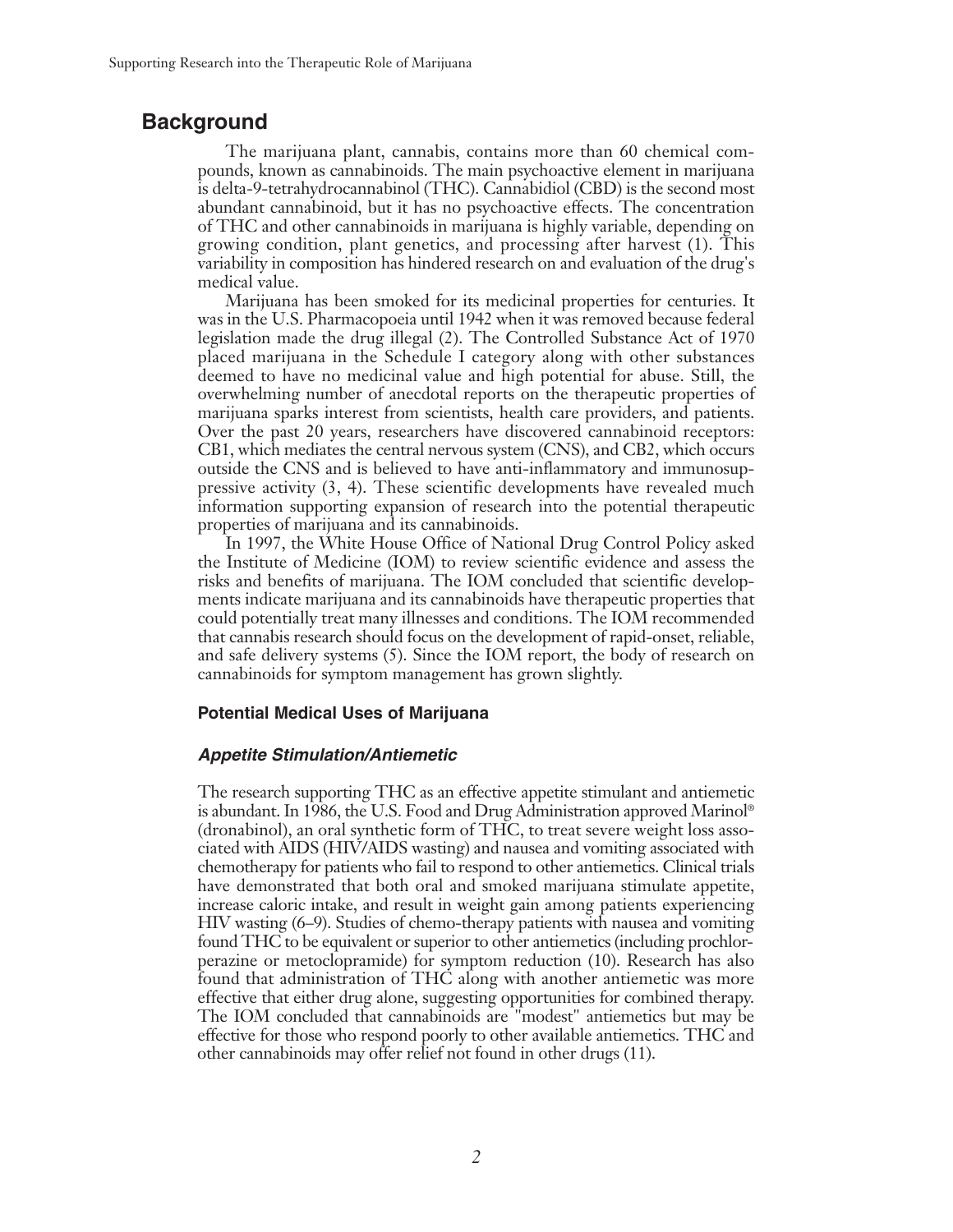#### *Glaucoma*

High intraocular pressure (IOP) is a known risk factor for glaucoma. Cannabinoids have been shown to have neuroprotective properties and to reduce IOP, pupil restriction, and conjunctival hyperemia (12–14). Smoked or eaten marijuana and oral THC can reduce IOP by approximately 25% in people with normal IOP who have visual field changes, with similar results exhibited in healthy adults and glaucoma patients. However, the effects of cannabinoids on IOP are short-lived, and high doses are required to produce any effects at all. There is concern that long-term use of marijuana could reduce blood flow to the optic nerve because of its systemic hypotensive effects and its potential for interaction with other antiglaucoma drugs (15). In addition, the cardiovascular and psychoactive effects of smoked marijuana contraindicate its use in glaucoma patients, many of whom are elderly and have comorbidities. This led to the development and testing of a topical THC, but its effect on IOP was insignificant. As a result, the IOM and American Academy of Ophthalmology concluded that no scientific evidence has demonstrated increased benefits or diminished risks of marijuana use to treat glaucoma compared with the wide variety of pharmaceutical agents currently available (16, 17).

### *Neurological and Movement Disorders*

Anecdotal, survey, and clinical trial data suggest that smoked marijuana and oral THC provide relief of spasticity, pain, and tremor in some patients with multiple sclerosis (MS), spinal cord injuries, or other trauma (18, 19). A recent study of patients with HIV-associated sensory neuropathy (HIV–SN) found that those who smoked marijuana 3 times a day reported a decrease of 34% in HIV–SN, compared with 17% in the placebo group. However, the psychoactive effects of THC impaired posture and balance among subjects (20). CBD has some anti-inflammatory properties and inhibits smooth muscle contractions, thus making it a potentially powerful anticonvulsant that does not contain the psychoactive effects of THC. CBD has been indicated as a treatment for several types of seizures and epilepsy, although human research is scant. Preclinical trials revealed that the anticonvulsant properties of canna-binoids differ widely by dose and between species. CBD has been shown to induce seizures in some species and to be strongly anticonvulsant in others (21).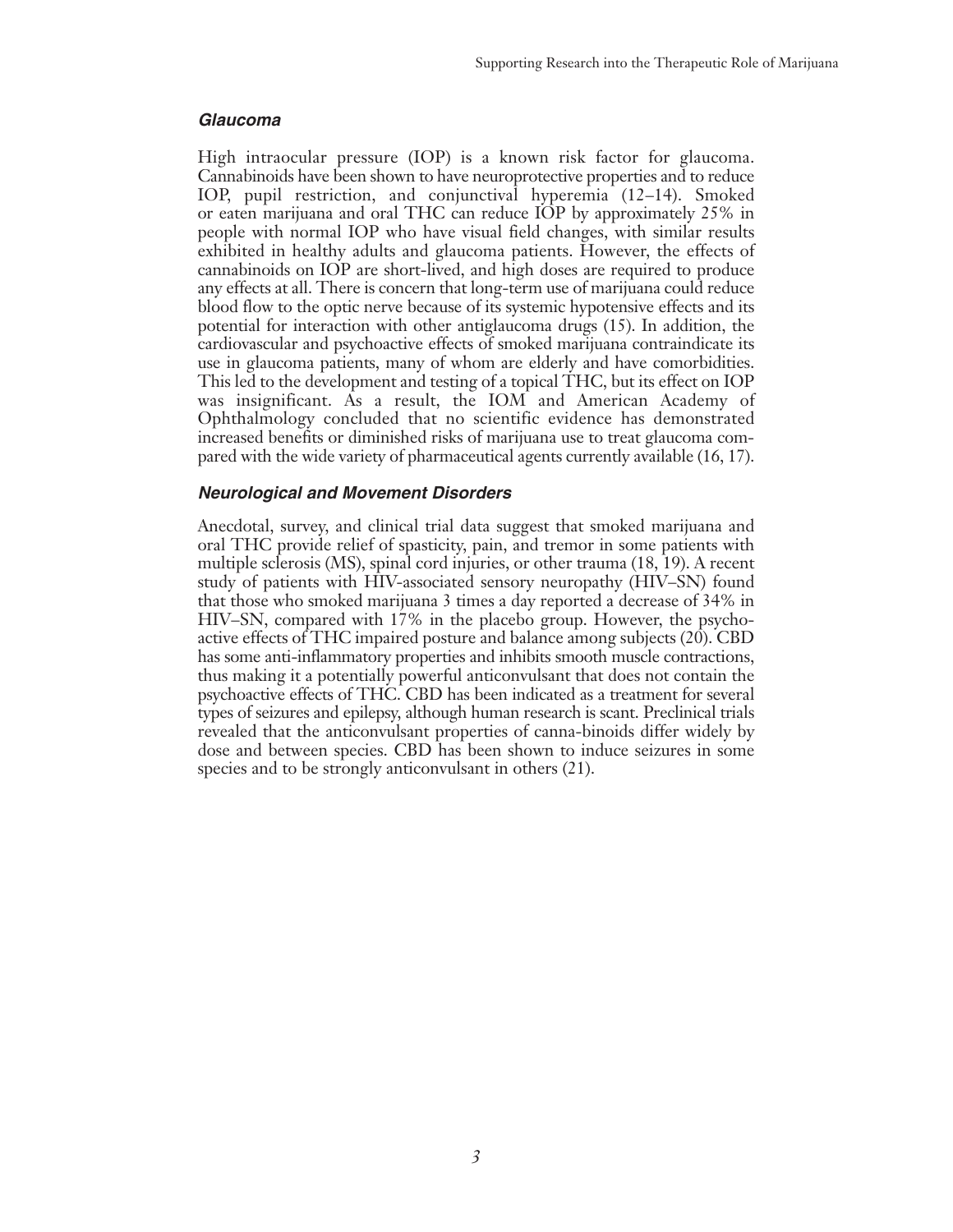### *Analgesic*

Current research on the role of various forms of marijuana as an analgesic is promising. Oral doses of THC resulted in pain reductions similar to that from codeine among cancer patients (22). A randomized, double-blind trial of patients with rheumatoid arthritis found that Sativex<sup>®</sup>, an oromucosal THC spray, significantly reduced pain on movement and at rest and improved quality of sleep (23). While studies indicate that THC has analgesic properties, there is a very narrow therapeutic window between doses that produce useful analgesia and those that produce unacceptable adverse effects. A recent study found that subjects who smoked 4% THC cigarettes reported reduced pain sensations after 45 minutes. On the other hand, subjects who smoked 8% THC cigarettes reported an increased sensitivity to pain after 45 minutes (24). In another study, smoked marijuana increased sensitivity to electric shock among normal patients. The biphasic action of THC, stimulation followed by sedation, increases then decreases pain. These properties support the need for research to identify the specific kinds of pain that may be relieved by marijuana and the development of a synthetic cannabinoid with few actions other than analgesia.

### **Adverse Effects**

Acutely, smoked marijuana increases heart rate and may decrease blood pressure on standing; however, some patients find the drug's psychoactive effects more disturbing. Undesired effects include impairment of short-term memory, attention, motor skills, reaction times, and the organization and integration of complex information (25). These effects are generally more severe for oral THC than for smoked marijuana (26).

The chronic effects of smoked marijuana are of much greater concern, as its gas and tar phases contain many of the same compounds as tobacco smoke. Chronic use of smoked marijuana is associated with increased risk of cancer, lung damage, bacterial pneumonia, and poor pregnancy outcomes. Chronic marijuana use has also been linked to the development of tolerance to some effects and the appearance of withdrawal symptoms (restlessness, irritability, mild agitation, insomnia, sleep disturbances, nausea, cramping) with the onset of abstinence. However, these withdrawal symptoms are mild compared with those experienced with opiates or benzodiazepines (27). Moreover, THC, while quite potent in comparison with other psychoactive drugs, has remarkably low lethal toxicity. This led the IOM to conclude that "except for harms associated with smoking, adverse effects of marijuana use are within the range of effects tolerated for other medications (28)."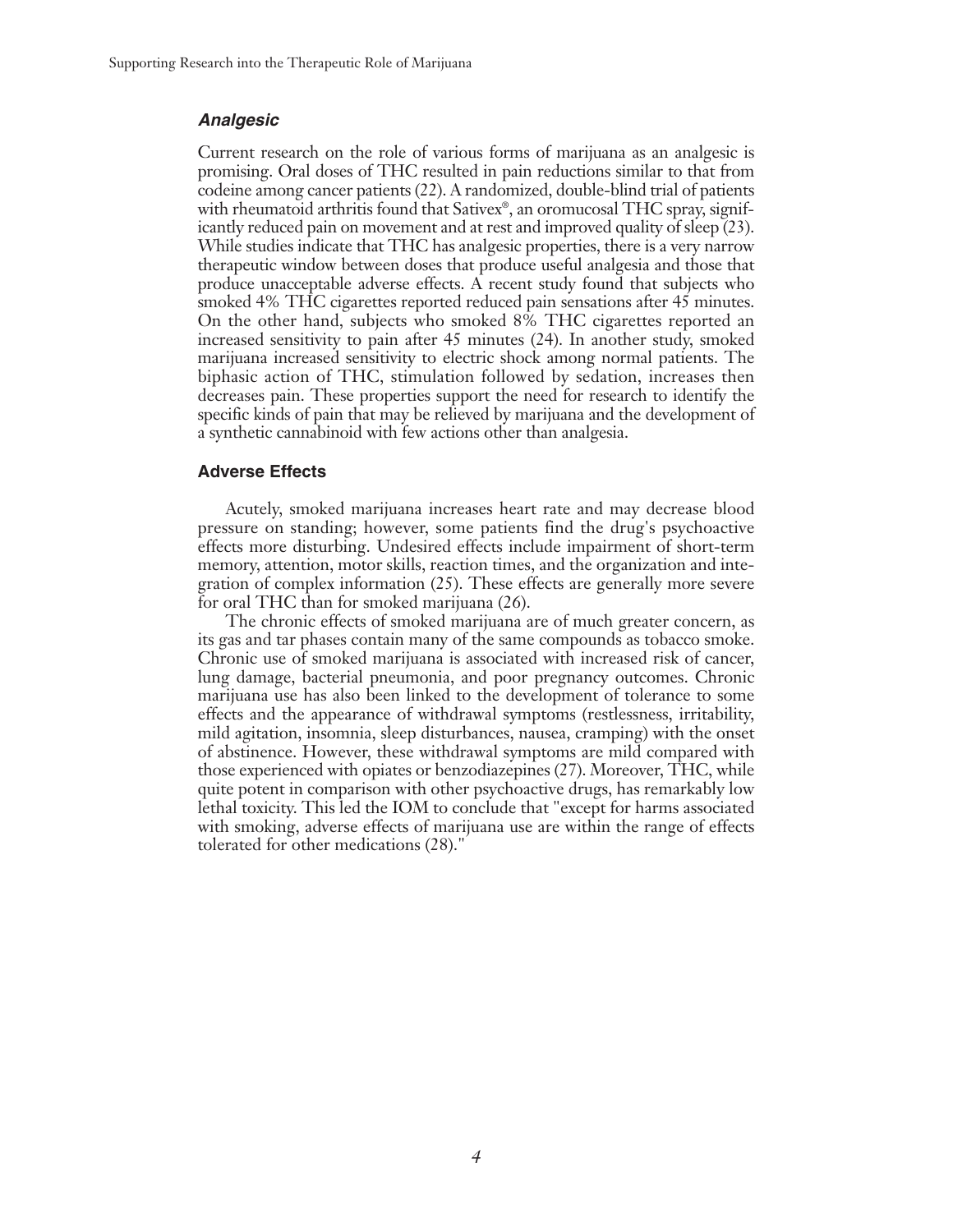## **Positions**

As with any potential therapeutic drug, there are many factors that should be considered in evaluating its medicinal value. These include the drug's side effects, methods of administration, and availability and comparability of alternatives. However, marijuana's categorization as a Schedule I controlled substance creates additional concerns for researchers, physicians, and patients. As such, the College adopts the following positions on medical marijuana:

### **Position 1: ACP supports programs and funding for rigorous scientific evaluation of the potential therapeutic benefits of medical marijuana and the publication of such findings.**

Preclinical and clinical research and anecdotal reports suggest numerous potential medical uses for marijuana. Unfortunately, the debate surrounding marijuana's legalization for general use has obscured scientific findings. Current available data suggest numerous indications for cannabinoids, especially antiemesis, appetite stimulation, and pain relief. For patients with AIDS or those undergoing chemotherapy, who suffer severe pain, nausea, and appetite loss, cannabinoid drugs may provide symptom relief not found in any other medication. The data supporting cannabinoid use for the relief of muscle spasticity and movement disorders is promising, but further research is needed to clarify the roles of cannabinoids in treating these conditions. For epilepsy and glaucoma, the data is much less convincing, and many of the reports supporting marijuana use for these conditions remain anecdotal. In addition, while the therapeutic effects of THC are well established, less is known about the effects and potential indications of other cannabinoids. Additional research is needed to clarify both the therapeutic properties of cannabinoids and their effects on symptom management. The IOM recommended the following guidelines for clinical trials of marijuana for medical use:

- Clinical trials should involve only short-term use (less than 6 months);
- Clinical trials should be conducted in patients for whom there is a reasonable expectation of efficacy;
- Clinical trials should be approved by institutional review boards; and
- Clinical trials should collect efficacy data (29).

### **Position 1a: ACP supports increased research for conditions where the efficacy of marijuana has been established to determine optimal dosage and route of delivery.**

To date, much of the research into the medicinal properties of marijuana has been on oral and smoked forms of THC. The pharmacokinetics of oral and smoked THC differ greatly and therefore have varying implications. The oral, synthetic THC has low and variable bioavailability (30). Oral THC is slow in onset of action but produces more pronounced, and often unfavorable, psychoactive effects that last much longer than those experienced with smoking (31). On the other hand, smoked THC is quickly absorbed into the blood and effects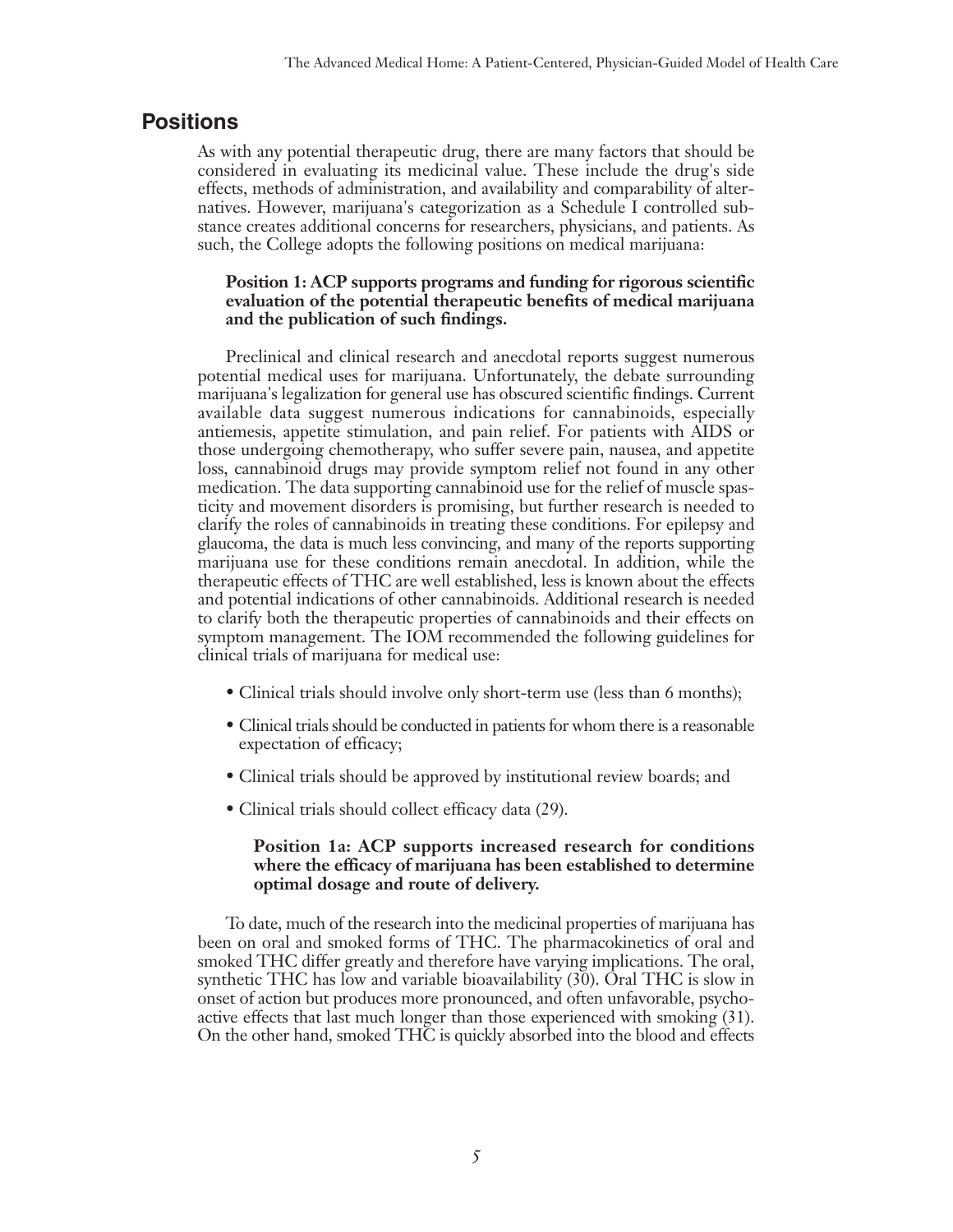are experienced immediately. Studies have found that patients prefer the immediate effect on symptoms that occurs after smoking marijuana (32, 33). Therefore, there may be some patient populations (e.g., cancer patients who experience nausea and vomiting during chemotherapy) for whom the inhalation route might offer advantages over the currently available capsule formulation (34). Also, many cancer and HIV/AIDS patients may prefer smoking over swallowing a pill.

However, examining the effects of smoked marijuana can be difficult because the absorption and efficacy of THC on symptom relief is dependent on subject familiarity with smoking and inhaling. Experienced smokers are more competent at self-titrating to get the desired results. Thus, smoking behavior is not easily quantified or replicated (35). Other problems with smoked marijuana include difficulty in attempting to match placebo control against smoked marijuana (especially for those with previous marijuana experience) and the no-smoking policy of hospitals and public facilities. Overall, the clinical utility of smoked marijuana is limited by its short duration of action and accompanying side effects. Although the long-term effects of smoked marijuana may not be relevant for patients with terminal illnesses or debilitating symptoms, the residual effects of smoked marijuana are prohibitive for long-term medical use. The IOM concluded that clinical trials of smoked marijuana should be the first step toward the possible development of nonsmoked, rapid-onset cannabinoid delivery systems (36). Additional research is also needed to determine optimal dosage of cannabinoid drugs for symptom management. Current data has shown that for some indications, particularly pain relief, there is a small margin between clinical benefit and unacceptable adverse events.

### **Position 1b: Medical marijuana research should not only focus on determining drug efficacy and safety but also on determining efficacy in comparison with other available treatments.**

Most of the conditions for which efficacy of cannabinoid drugs has been determined already have well-established and effective treatments. However, little is known about how cannabinoids perform in comparison with these other treatments. Because of the availability of an oral form of THC, several studies have compared the effectiveness of both smoked THC and Marinol ® to other antiemetic drugs (mainly prochlorperazine). Although the results from these studies varied, they all found that THC was as effective as prochloperazine at controlling nausea and vomiting. Several studies also found that the combination of THC and other antiemetics was more effective than either drug alone. Research suggests that cannabinoids may have synergistic effects that may indicate its use as an adjunctive therapy to both antiemetics for nausea and vomiting and opioids for pain relief. Further research is needed to compare cannabinoids' efficacy and safety with current treatments and to examine their potential role in combination therapy for some conditions.

### **Position 2: ACP encourages the use of nonsmoked forms of THC that have proven therapeutic value.**

The negative effects associated with long-term smoked marijuana use necessitate consideration of varying modes of cannabinoid delivery. Only 2 cannabinoid drugs are currently licensed for sale in the U.S. (dronabinol [Marinol ®] and nabilone [Cesamet ®]), and both are only available in oral form.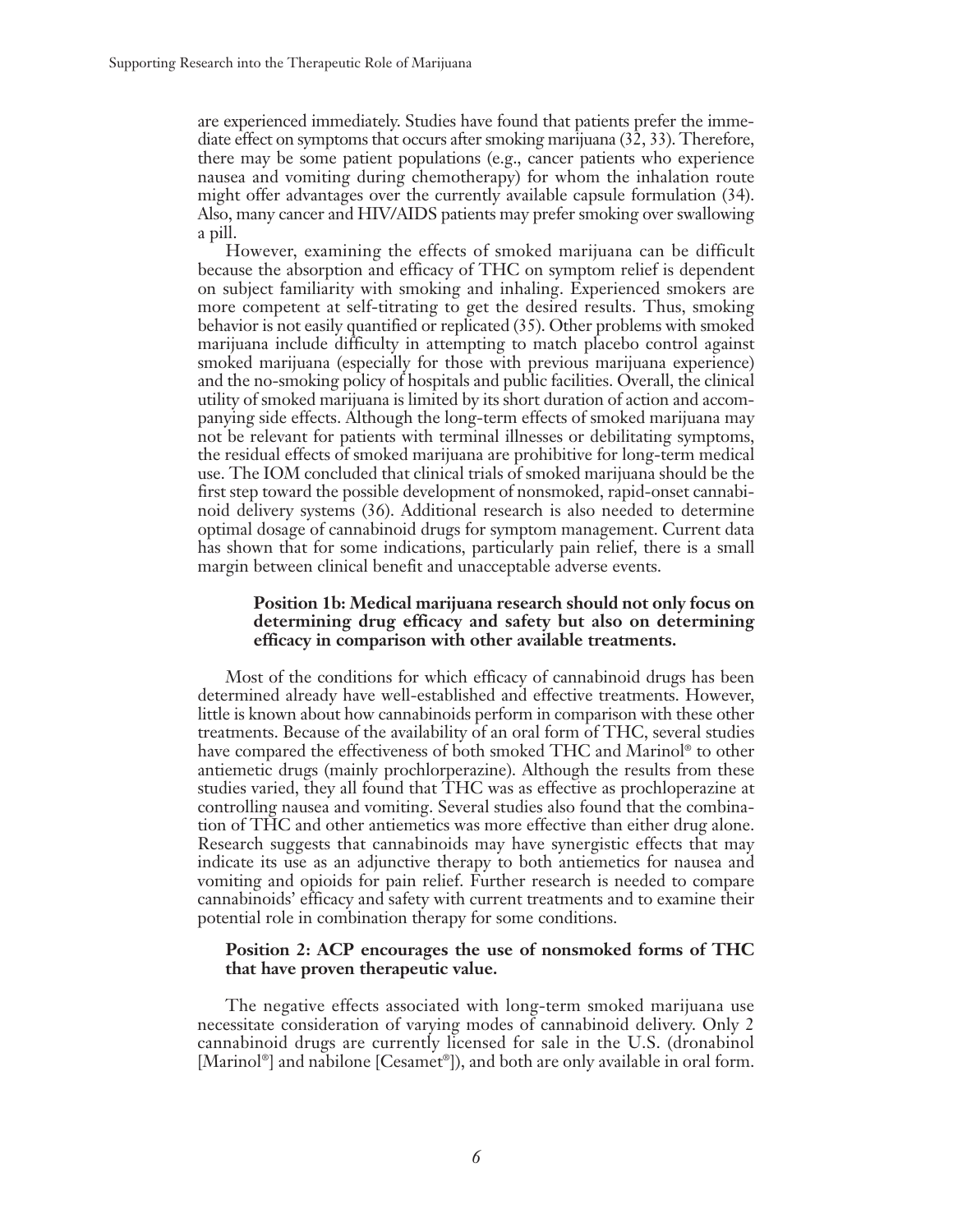While useful for some, these drugs have serious limitations. The oral route of administration hampers the effectiveness of THC because of slow absorption. In addition, swallowing a pill may not be feasible for patients with severe nausea and vomiting, for whom oral THC is indicated. To overcome the limitations of oral administration, researchers have focused on developing other nonsmoked, rapid-onset formulations.

Sativex®, an oromucosal spray of natural cannabis, was approved in June 2006 for prescription use in Canada to treat neuropathic pain in patients with MS. The manufacturer, GW Pharmaceuticals, received FDA approval to begin a U.S. clinical trial of Sativex for cancer patients in 2007.

The development of a vapor route for THC delivery offers promise for the future of medical marijuana research. A recent study found that THC administered through the Volcano® vaporizer resulted in higher plasma THC levels than smoked marijuana at both 30 and 60 minutes after administration. It also found that exhaled carbon monoxide increased very little after vapor compared with smoking (37). Those findings, along with patient preference for the vapor method, indicate opportunities for future clinical trials. Vaporization of THC offers the rapid onset of symptom relief without the negative effects from smoking. It allows patients to self-regulate their dosage immediately by ceasing inhalation when or if psychoactive effects become unpleasant. Scientists are also developing a pulmonary dronabinol to be delivered with a pressurized metered-dosed inhaler. Preliminary studies show rapid absorption, but FDA approval remains distant.

### **Position 3: ACP supports the current process for obtaining federal research-grade medical marijuana.**

Some scientists and physicians believe the procedures for obtaining marijuana for research and publishing research findings are particularly arduous because of the debate surrounding its legalization for general use (38). Marijuana's designation as a Schedule I controlled substance does pose a unique challenge for researchers. The federal government is the only legal producer of marijuana for medical research; scientists must therefore apply for both an Investigational New Drug Application (IND) from the FDA and a Schedule I license from the Drug Enforcement Administration (DEA) to receive and dispense marijuana through a designated pharmacy. The marijuana is provided by the National Institute on Drug Abuse (NIDA) in the National Institutes of Health (NIH). Through the Drug Supply Program, NIDA arranges for marijuana to be grown and processed through contracts with the University of Mississippi and the Research Triangle Institute. The University grows, harvests, and dries marijuana, and the Institute processes it into cigarettes. Researchers can obtain marijuana free of charge from NIDA through an NIH-approved grant to investigate marijuana or through a separate protocol review.

Because of the high biovariability in cannabis plants, obtaining researchgrade cannabis is critical to conducting well-designed clinical trials on the safety and efficacy of marijuana and its cannabinoids. In addition, because of the drug's widespread general use and high potential for abuse, it is imperative that the federal process is followed for obtaining research-grade marijuana and conducting clinical trials.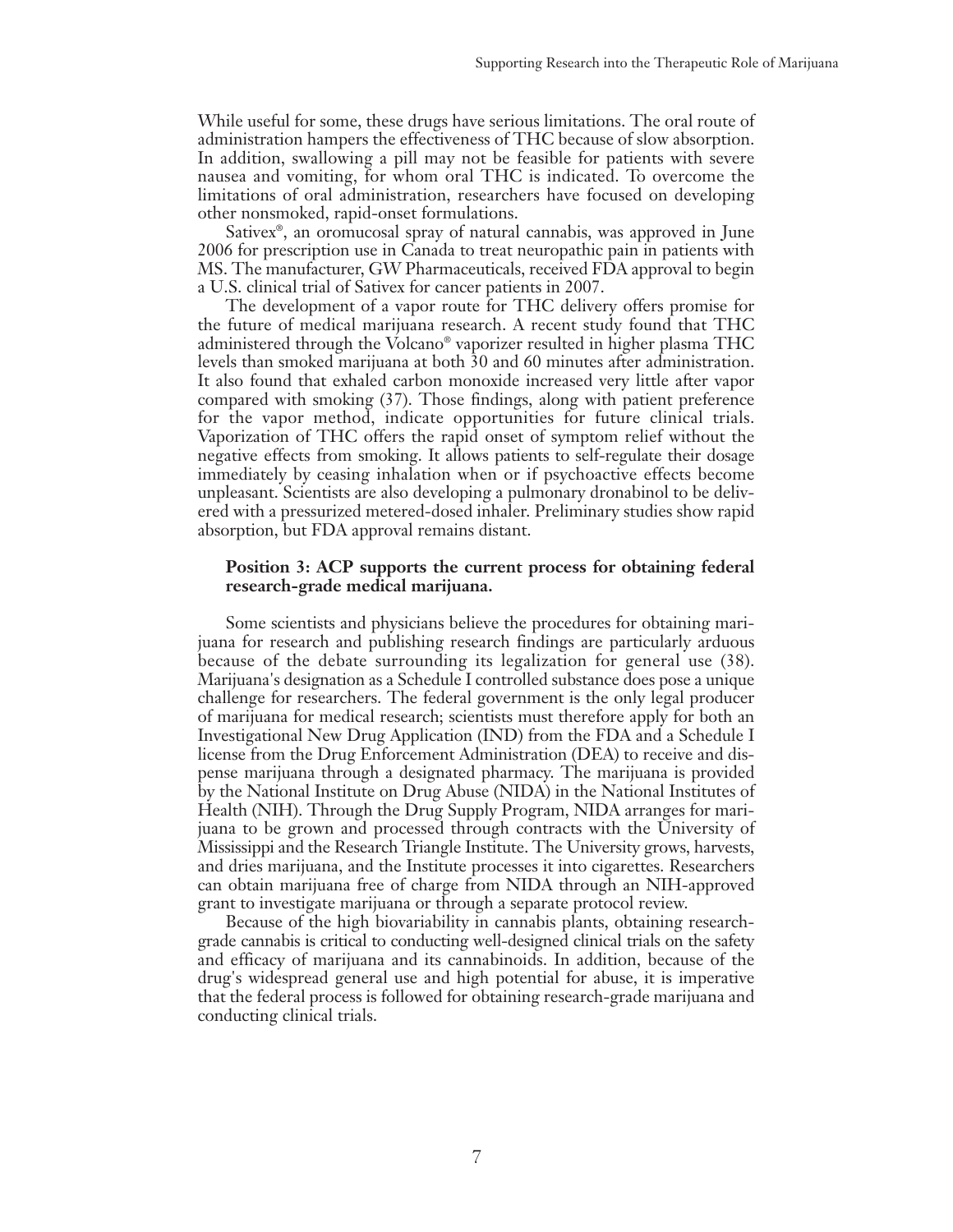**Position 4: ACP urges an evidence-based review of marijuana's status as a Schedule I controlled substance to determine whether it should be reclassified to a different schedule. This review should consider the scientific findings regarding marijuana's safety and efficacy in some clinical conditions as well as evidence on the health risks associated with marijuana consumption, particularly in its crude smoked form.†**

Currently, marijuana is a Schedule I controlled substance, meaning it has no medicinal value and high potential for abuse. An evaluation by several Department of Health and Human Services agencies, including the FDA and NIDA, concluded that no sound scientific studies supported medical use of marijuana for treatment in the United States (39). This conflicts with a review by the IOM, which declared that "for patients such as those with AIDS or who are undergoing chemotherapy and who suffer simultaneously from severe pain, scientific studies support medical use of marijuana for treatment in the United States." The IOM also concluded that compared with other licit and illicit drugs, including alcohol, tobacco, and cocaine, "dependence among marijuana users is relatively rare and dependence appears to be less severe than dependence on other drugs." (40) A clear discord exists between the scientific community and federal legal and regulatory agencies over the medicinal value of marijuana, which impedes the expansion of research.

The concern that marijuana is a "gateway" drug also hinders opportunities to evaluate its potential therapeutic benefits. However, the IOM concluded that marijuana is a gateway drug only in the sense that its use normally precedes, rather than follows, initiation of other illicit drugs. Marijuana has not been proven to be the cause or even the most serious predictor of serious drug abuse. It is also important to note that the data on marijuana's role in illicit drug use progression only pertains to its nonmedical use (41).

Dronabinol, oral THC, is classified as a Schedule III substance. Recently, the DEA proposed a rule that would allow for classification of both synthetic and natural (derived from the cannabis plant) dronabinol products in Schedule III. Opiates are highly addictive yet medically effective substances and are classified as Schedule II substances. There is no evidence to suggest that medical use of opiates has increased perception that their illicit use is safe or acceptable (42).

Given marijuana's proven efficacy at treating certain symptoms and its relatively low toxicity, reclassification would reduce barriers to research and increase availability of cannabinoid drugs to patients who have failed to respond to other treatments.

<sup>†</sup>In response to questions about the intent of original Position 4, adopted by the ACP Board of Regents in January 2008, the Board of Regents approved a revised position 4 in July 2008. The original position 4 read as follows: "ACP urges review of marijuana status as a Schedule I controlled substance and reclassification into a more appropriate schedule, given the scientific evidence regarding marijuana's safety and efficacy in some clinical conditions." All references to ACP policy should use *only the revised position 4* as stated above. A more detailed explanation can be found in the addendum to this paper.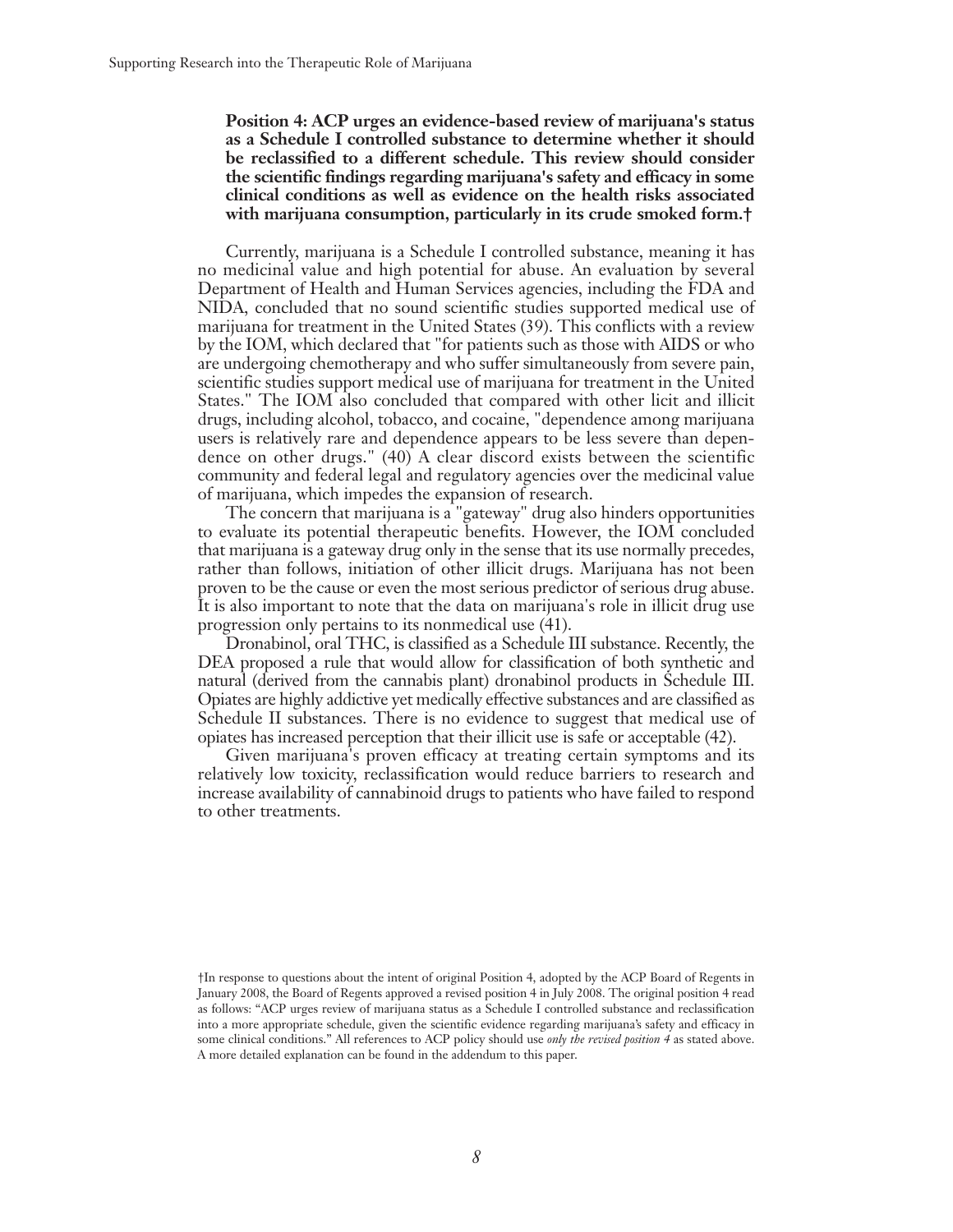**Position 5: ACP strongly supports exemption from federal criminal prosecution; civil liability; or professional sanctioning, such as loss of licensure or credentialing, for physicians who prescribe or dispense medical marijuana in accordance with state law. Similarly, ACP strongly urges protection from criminal or civil penalties for patients who use medical marijuana as permitted under state laws.**

Reclassification of marijuana into a more appropriate schedule would remove the legal stresses that can affect the physician–patient relationship. Although marijuana is a Schedule I drug, 12 states currently have legislation permitting its use for medicinal purposes. Similar legislation is pending in New York and support has been shown for legislation in Minnesota and New Hampshire. The movement among states to permit the use of marijuana for certain conditions was spearheaded by California's Proposition 215, which received the support of 56% of state voters in 1996. This led to the establishment of a \$3 million state-funded Center for Medicinal Cannabis Research (CMCR) at the University of California's San Diego and San Francisco campuses. CMCR receives the marijuana for its research from NIDA.

Despite these state laws and initiatives, possession of marijuana is a punishable federal offense. In 2005, the Supreme Court ruled that state laws confer no immunity from prosecution under federal law, which does not include a medical exemption to the prohibition on marijuana possession. This creates additional concerns for researchers, physicians, and patients. Physicians must be selective in their wording (when discussing the substance) so as not to appear that they are aiding or abetting patients in obtaining cannabis. In addition to the legalities, the lack of availability and standards on dose and route of delivery present medical concerns. Physicians cannot supervise and have very little control over their patient's behavior. Also, the quality of the drug is usually undeterminable.

### **Conclusion**

Evidence not only supports the use of medical marijuana in certain conditions but also suggests numerous indications for cannabinoids. Additional research is needed to further clarify the therapeutic value of cannabinoids and determine optimal routes of administration. The science on medical marijuana should not be obscured or hindered by the debate surrounding the legalization of marijuana for general use.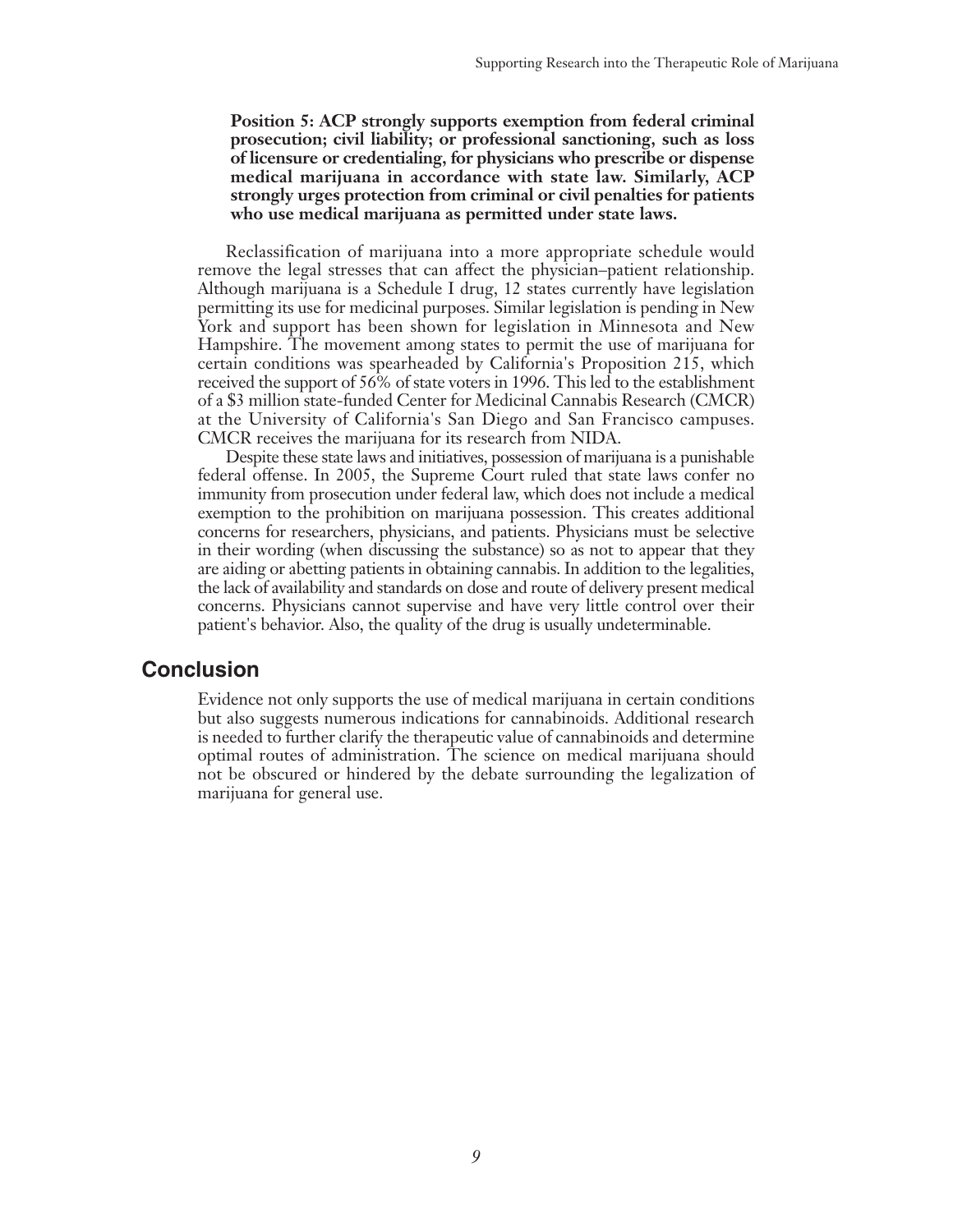# **References**

- 1. **National Institutes of Health, Ad Hoc Expert Group.** Workshop on the Medical Utility of MarijuanaExpert Report 1997. Accessed June 7, 2007 at www.nih.gov/news/medmarijuana/ MedicalMarijuana.htm
- 2. **Hollister L.** Marijuana (Cannabis) as Medicine. Journal of Cannabis Therapuetics 2001; 1(1): 5-27.
- 3. **Grant I, Cahn BR.** Cannabis and Endocannabinoid Modulators: Therapeutic Promises and Challenges. Clinical Neuroscience Research 2005; 5: 185-99
- 4. **Robson P.** Therapeutic Aspects of Cannabis and Cannabinoids. British Journal of Psychiatry 2001; 178: 107-15.
- 5. **Joy JE, Watson SJ, Benson JA.** Marijuana and Medicine: Assessing the Science Base. National Academy of Sciences, Institute of Medicine. Washington, DC; 1999.
- 6. **Hollister L.** Marijuana (Cannabis) as Medicine. Journal of Cannabis Therapuetics 2001; 1(1): 5-27.
- 7. **Woolridge E, Barton S, Samuel J, Osorio J, Dougherty A, Holdcroft A.** Cannabis Use in HIV for Pain and Other Medical Symptoms. Journal of Pain and Symptom Management 2005; 29 (4): 358-67
- 8. **Abrams D, Hilton J, Leiser R, Shade S, Elbeik T, et al.** Short-Term Effects of Cannabinoids in Patients with HIV-Infection. Annals of Internal Medicine 2003; 139: 258-66.
- 9. **Beal J, Olson R, Lefkowitz L, Laubenstein, et al.** Long-Term Efficacy and Safety of Dronabinol for Acquired Immunodeficiency Syndrome-Associate Anorexia. Journal of Pain and Symptom Management 1997; 14(1): 7-14
- 10. **Musty R, Rossi R.** Effects of Smoked Cannabis and Oral ∆ 9- Tetrahydrocannabinol on Nausea and Emesis After Cancer Chemotherapy: A Review of State Clinical Trials. Journal of Cannabis Therapeutics 2001; 1(1): 29-42.
- 11. **Joy JE, Watson SJ, Benson JA.** Marijuana and Medicine: Assessing the Science Base. National Academy of Sciences, Institute of Medicine. Washington, DC; 1999.
- 12. **Grant I, Cahn BR.** Cannabis and Endocannabinoid Modulators: Therapeutic Promises and Challenges. Clinical Neuroscience Research 2005; 5: 185-99
- 13. **American Medical Association.** Featured Report: Medical Marijuana. Chicago, IL; June 2001 citing Merrit JC, Crawford WJ, Alexander PC, Anduze AL, Gelbart SS. Effect of Marijuana on Intraocular and Blood Pressure in Glaucoma. Opthamology 1980; 87:222-28.
- 14. **Hampson AJ, Grimald M, Axelrod J, Wink D.** Cannabidiol and ∆ 9- Tetrahydrocannabinol Are Neuroprotective Antioxidants. Proceedings of the National Academy of Sciences USA 1998; 95: 8268-73.
- 15. **American Medical Association.** Featured Report: Medical Marijuana. Chicago, IL; June 2001.
- 16. **Joy JE, Watson SJ, Benson JA.** Marijuana and Medicine: Assessing the Science Base. National Academy of Sciences, Institute of Medicine. Washington, DC; 1999.
- 17. **American Academy of Ophthalmology.** Complementary Therapy Assessment: Marijuana in the Treatment of Glaucoma. Accessed on June 12, 2007 at www.aao.org/education/guidelines/cta/ loader.cfm?url=/commonspot/security/getfile.cfm&PageID=1216.
- 18. **Consroe P, Musty R, Rein J, Tillery W, Pertwee R.** The Perceived Effects of Smoked Cannabis on Patients with Multiple Sclerosis. European Neurology: 38: 44-48.
- 19. **American Medical Association.** Featured Report: Medical Marijuana. Chicago, IL; June 2001 citing Malec J, Harvey RF, Cayner JJ. Cannabis Effect on Spasticity In Spinal Cord Injury. Archives of Physical Medicine and Rehabilitation 1982: 63: 116-118.
- 20. **Abrams DI, Jay CA, Shade SB, Vizoso H, Reda H, Press S, et al.** Cannanbis in Painful HIV-Associated Sensory Neuropathy: A Randomized Placebo-Controlled Trial. Neurology 2007; 68: 515-21.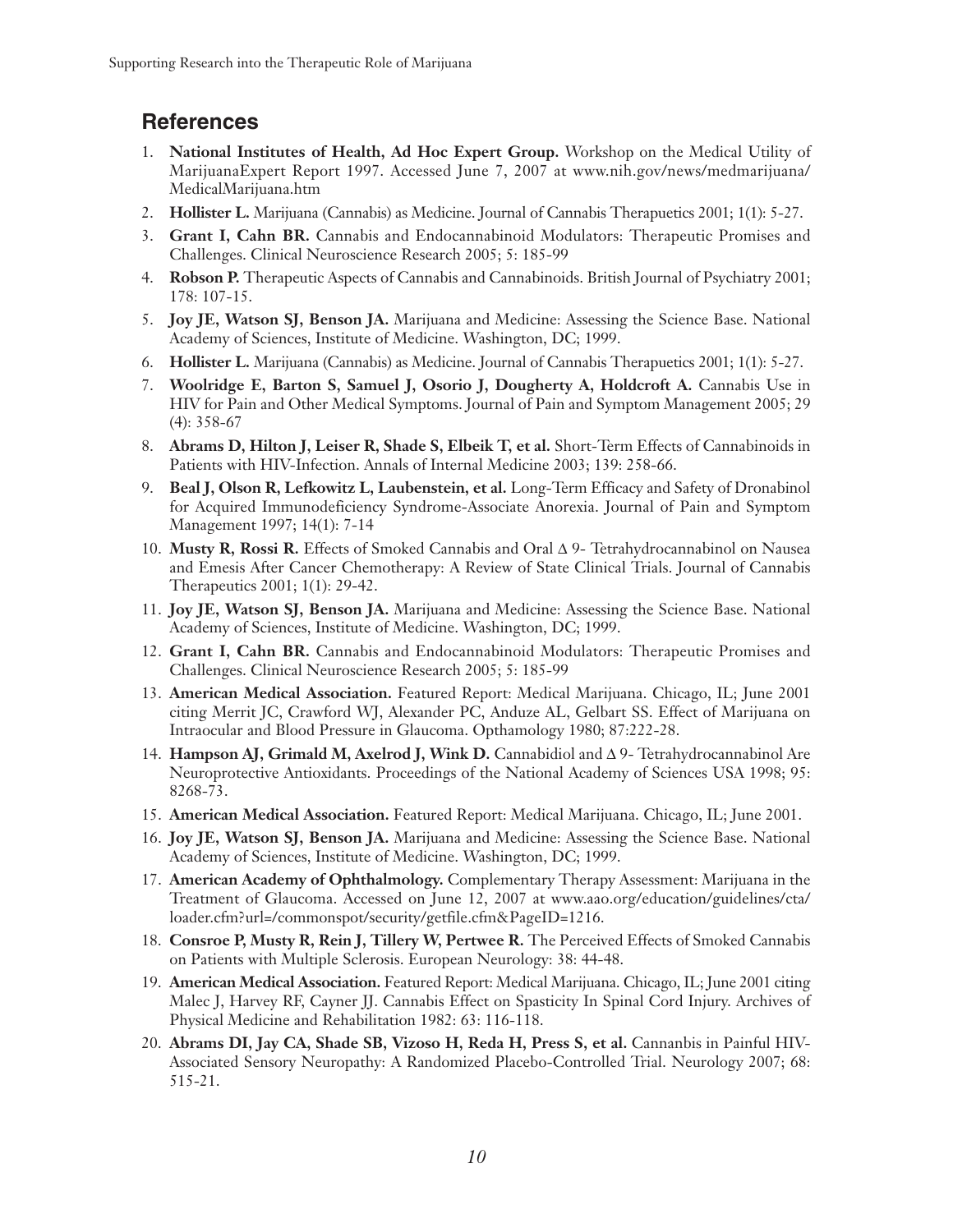- 21. **Robson P. Therapeutic Aspects of Cannabis and Cannabinoids.** British Journal of Psychiatry 2001; 178: 107-15.
- 22. **Hollister L.** Marijuana (Cannabis) as Medicine. Journal of Cannabis Therapuetics 2001; 1(1): 5- 27 citing Noyes R, Brunk DR, Avery DH, Canter A. The Analgesic Properties of delta-9-tetrahydrocannabinol and codeine. Clinical Pharmacology and Therapeutics 1975; 18:84-89.
- 23. **Blake DR, Robson P, Ho M, Jubb RW, McCabe CS.** Preliminary Assessment of the Efficacy, Tolerability and Safety of a Cannabis-Based Medicine (Sativex) in the Treatment of Pain Caused by Rheumatoid Arthritis. Rheumatology 2006; 45: 50-52.
- 24. **Wallace MS, et al.** Dose-dependent effects of smoked cannabis on capsaicin-induced pain and hyperalgesia in healthy volunteers. Anesthesiology 2007; 107: epub.
- 25. **Grant I, Cahn BR.** Cannabis and Endocannabinoid Modulators: Therapeutic Promises and Challenges. Clinical Neuroscience Research 2005; 5: 185-99
- 26. **Joy JE, Watson SJ, Benson JA.** Marijuana and Medicine: Assessing the Science Base. National Academy of Sciences, Institute of Medicine. Washington, DC; 1999.
- 27. **Joy JE, Watson SJ, Benson JA.** Marijuana and Medicine: Assessing the Science Base. National Academy of Sciences, Institute of Medicine. Washington, DC; 1999.
- 28. **Joy JE, Watson SJ, Benson JA.** Marijuana and Medicine: Assessing the Science Base. National Academy of Sciences, Institute of Medicine. Washington, DC; 1999.
- 29. **Joy JE, Watson SJ, Benson JA.** Marijuana and Medicine: Assessing the Science Base. National Academy of Sciences, Institute of Medicine. Washington, DC; 1999.
- 30. **American Medical Association.** Featured Report: Medical Marijuana. Chicago, IL; June 2001.
- 31. **Beal J, Olson R, Lefkowitz L, Laubenstein, et al.** Long-Term Efficacy and Safety of Dronabinol for Acquired Immunodeficiency Syndrome-Associate Anorexia. Journal of Pain and Symptom Management 1997; 14(1): 7-14
- 32. **Abrams D, Hilton J, Leiser R, Shade S, Elbeik, T et al.** Short-Term Effects of Cannabinoids in Patients with HIV-Infection. Annals of Internal Medicine 2003; 139: 258-66.
- 33. **Musty R, Rossi R.** Effects of Smoked Cannabis and Oral 9- Tetrahydrocannabinol on Nausea and Emesis After Cancer Chemotherapy: A Review of State Clinical Trials. Journal of Cannabis Therapeutics 2001; 1(1): 29-42.
- 34. **National Institutes of Health, Ad Hoc Expert Group.** Workshop on the Medical Utility of MarijuanaExpert Report 1997. Accessed June 7, 2007 at www.nih.gov/news/medmarijuana/ MedicalMarijuana.htm
- 35. **Joy JE, Watson SJ, Benson JA.** Marijuana and Medicine: Assessing the Science Base. National Academy of Sciences, Institute of Medicine. Washington, DC; 1999.
- 36. **Joy JE, Watson SJ, Benson JA.** Marijuana and Medicine: Assessing the Science Base. National Academy of Sciences, Institute of Medicine. Washington, DC; 1999.
- 37. **Abrams DI, Vizoso HP, Shade SB, Jay C, Kelly ME, Benowitz NL.** Vaporization as a Smokeless Cannabis Delivery System: A Pilot Study. Clinical Pharmacology & Therapeutics 2007; advanced online publication.
- 38. **Sorrel, AL.** Arrested Development: The Case for Studying Medical Marijuana. AMNews July 10, 2006. Accessed April 2, 2007 at www.ama-assn.org/amednews/2006/07/10/gvsa0710.htm
- 39. **U.S. Food and Drug Administration Press Release: Inter-Agency Advisory Regarding Claims That Smoked Marijuana Is Medicine.** April 20, 2006. Accessed June 12, 2007 at www.fda.gov/bbs/topics/NEWS/2006/NEW01362.html
- 40. **Joy JE, Watson SJ, Benson JA.** Marijuana and Medicine: Assessing the Science Base. National Academy of Sciences, Institute of Medicine. Washington, DC; 1999.
- 41. **Joy JE, Watson SJ, Benson JA.** Marijuana and Medicine: Assessing the Science Base. National Academy of Sciences, Institute of Medicine. Washington, DC; 1999.
- 42. **Joy JE, Watson SJ, Benson JA.** Marijuana and Medicine: Assessing the Science Base. National Academy of Sciences, Institute of Medicine. Washington, DC; 1999.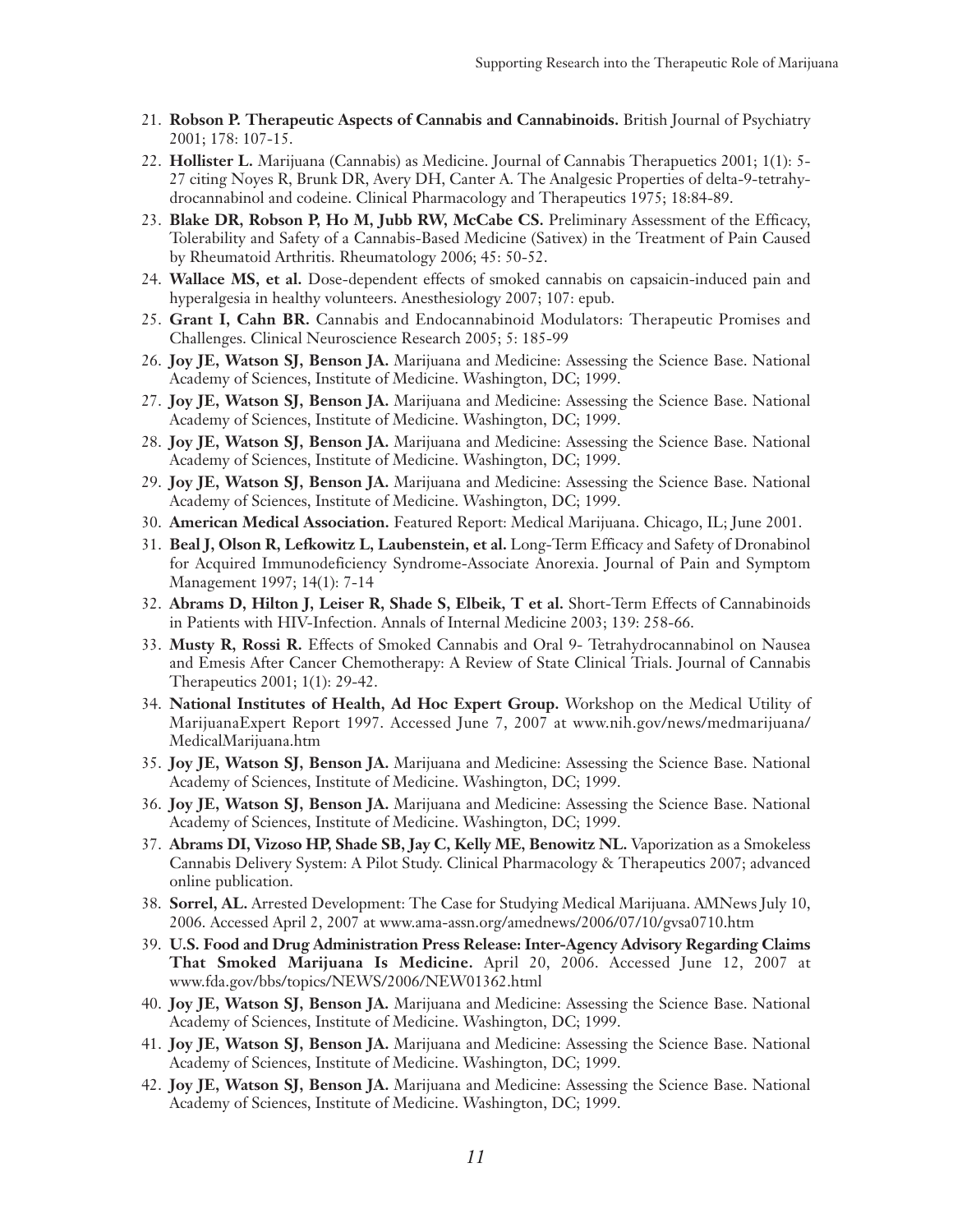# **SUPPORTING RESEARCH INTO THE THERAPEUTIC ROLE OF MARIJUANA**

*An Addendum by the Health and Public Policy Committee*

A Position Paper of the American College of Physicians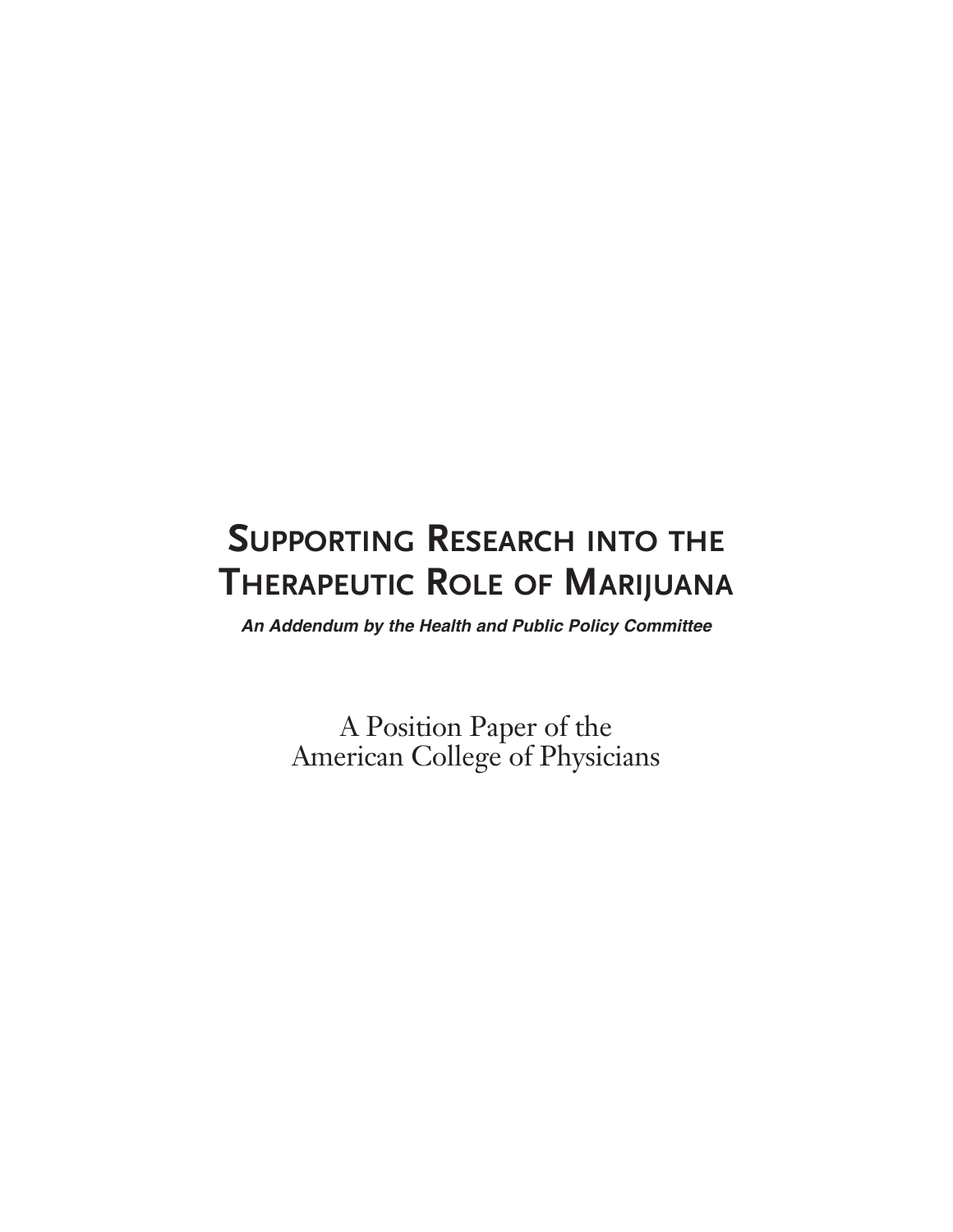Since the release of the *Supporting Research into the Therapeutic Role of Marijuana* position paper in February 2008, the American College of Physicians (ACP) has received responses from many organizations and individuals. ACP appreciates the thorough comments that have been provided to us from patients, physicians, and acknowledged experts in the field of drug abuse prevention and treatment. We have heard from many individuals who expressed strong views, both positive and negative, about the therapeutic role of marijuana. We also heard from individuals who suffered great personal losses from drug abuse by family members. We are appreciative of everyone who shared their perspectives.

**The quantity and quality of the comments received by ACP suggest that this paper is accomplishing its principal goal—which is to initiate a renewed discussion, based on scientific evidence, of whether cannabinoids have a potential therapeutic value in the treatment of certain chronic medical conditions, and if so, whether federal policies relating to research and prescribing of cannabinoids need to be revisited to better serve the needs of patients who might benefit.**

ACP's Health and Public Policy Committee (HPPC), on whose behalf the paper was commissioned, has carefully considered each of the comments received. **It has concluded that the recommendations made in the original paper are sound and supported by evidence, and should continue to be the basis of the College's recommendations, with one revision to address misunderstanding about the College's position on reclassification.** Acknowledging that some experts have differing views on the evidence, the HPPC decided that the College should provide additional explanation to address the most compelling issues that were raised about its recommendations. This addendum provides such explanation.

### **1. Legalization of Marijuana**

Some commenters expressed concern that the College's positions could lead to legalization of marijuana for nonmedical purposes; others expressed support for such legalization. **ACP has taken no position on increasing, reducing, or eliminating existing state and federal prohibitions and restrictions on use of marijuana for general use, and any representation of the College's views to suggest otherwise is inaccurate.**

The objective of the paper is to review the science and make evidence-based recommendations for changes in public policy to support increased *research* into the therapeutic properties of marijuana and cannabinoids. The paper is not intended to address the issue of legalizing marijuana for medical or general use. Some interest groups on either side of the marijuana legalization debate, and some press accounts of the College's positions, may have erroneously interpreted or represented ACP's views to support a broader policy advocacy agenda relating to legalization of marijuana for medical or general use.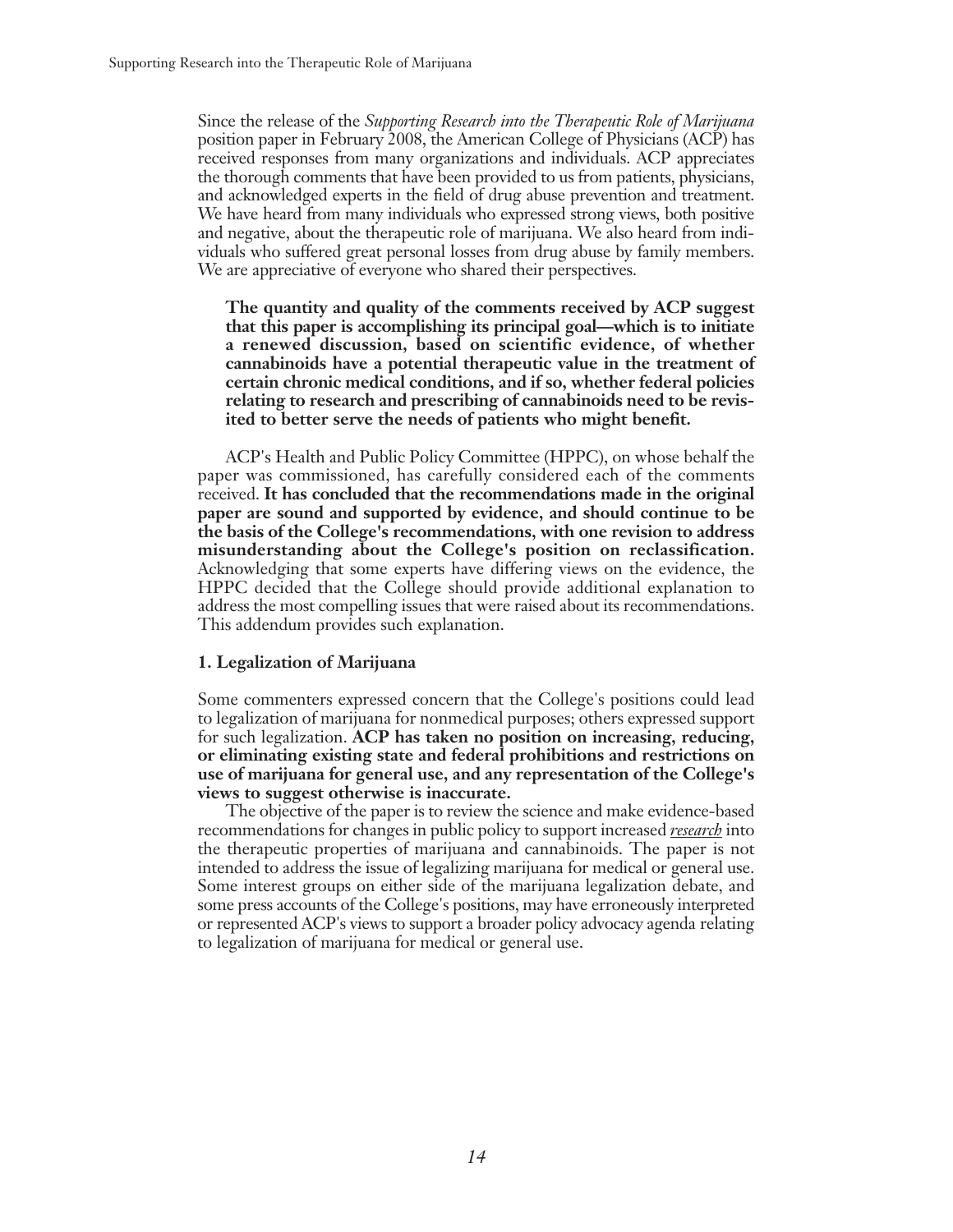**ACP believes that the scientific evidence suggesting that there may be therapeutic value in marijuana or cannabinoids should not be overshadowed by the controversy surrounding legalization of marijuana for general use.** Our paper recognizes the issues surrounding the marijuana legalization debate, including marijuana dependence and marijuana as a gateway drug. The paper cites evidence that marijuana dependence is generally rare and less severe than for other controlled substances (1). Subsequently, the HPPC reviewed studies submitted by some commenters that suggest that longterm smoked marijuana use may be associated with increased incidences of mental illness; this merits further research (2).

The paper readily acknowledges that there is evidence that general marijuana use for nonmedical purposes can pose substantial health risks to users, and that such risks are relevant to a broader discussion of legalization or decriminalization of marijuana use. We acknowledge concerns that marijuana may serve as a gateway drug. We believe, however, that such concerns, although legitimate and relevant to any decision on legalization, decriminalization, or reclassification pursuant to the Controlled Substance Act, should not preclude research to identify potential therapeutic value and leading to legitimate medical use of any controlled substance, consistent with other controlled substances presently in use for legitimate medical purposes..

Drawing on the experience with opiates as medicine, the Institute of Medicine (IOM) stated that:

 *"No evidence suggests that the use of opiates or cocaine for medical purposes has increased the perception that their illicit use is safe or acceptable. Clearly, there are risks that patients will abuse marijuana. . .and some likelihood of diversion of marijuana from legitimate medical channels into the illicit market. But those risks do not differentiate marijuana from many accepted medications that are abused by some patients or diverted from medical channels for nonmedical use* (3)."

ACP maintains that the issues of marijuana dependence and the role it might play in leading to other illicit drug use are beyond the issues generally considered for medical uses of drugs and therefore should not be determining factors in evaluating the therapeutic potential of marijuana or cannabinoids.

#### **2. Marijuana's Schedule in the Controlled Substance Act**

Some commenters have stated incorrectly that ACP has recommended rescheduling marijuana from Schedule I to Schedule II of the Controlled Substance Act.

**Instead, ACP believes that the evidence for the therapeutic value of cannabinoids for some patients is sufficiently strong to merit a** *review* **of marijuana's classification as a Schedule I controlled substance; any change in its classification would occur only if the evidence after such review was found to be sufficient to support such a change**. Position 4, as originally stated in ACP's paper:

*ACP urges review of marijuana status as a Schedule I controlled substance and reclassification into a more appropriate schedule, given the scientific evidence regarding marijuana's safety and efficacy in some clinical conditions.*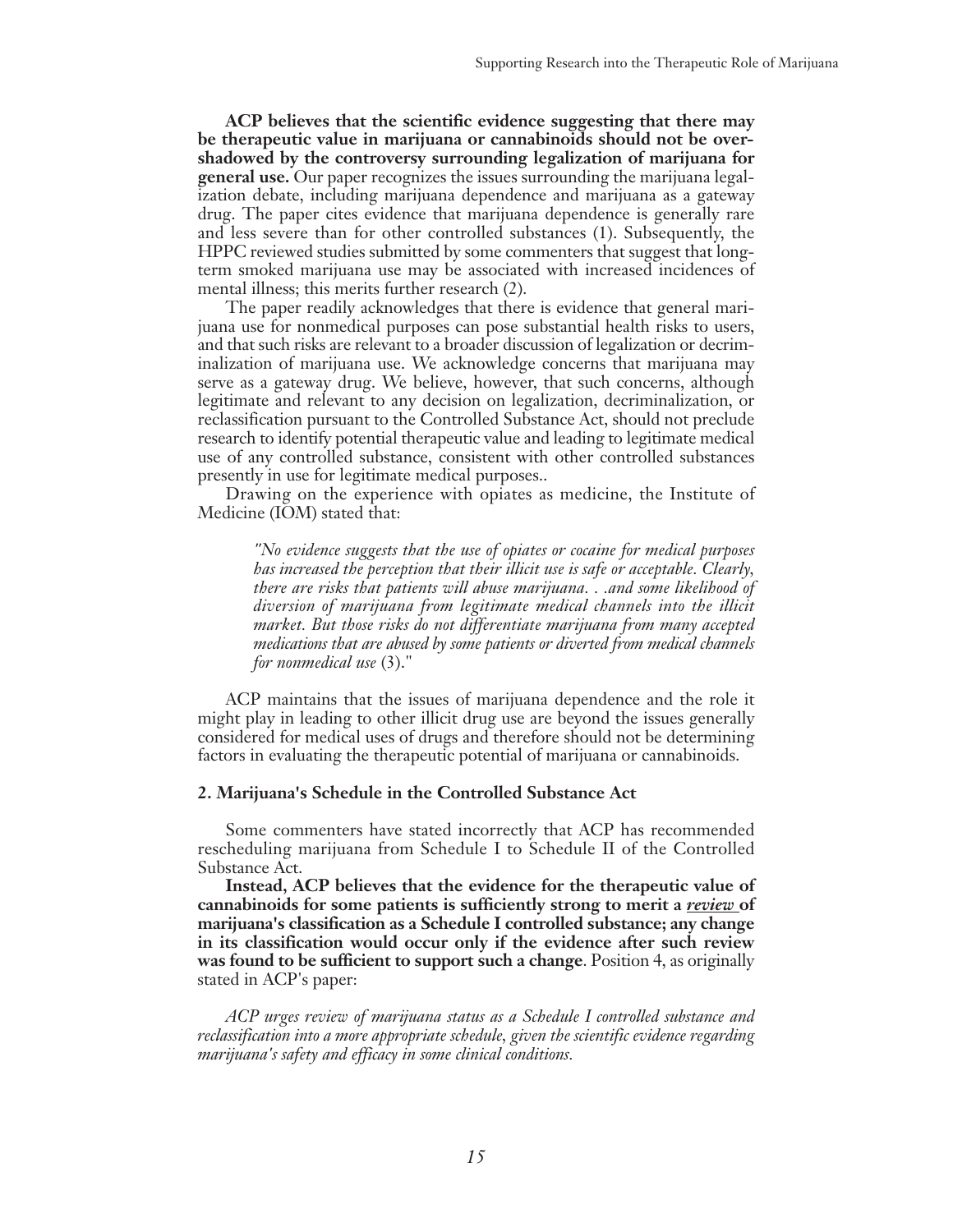Because this statement has been misinterpreted as call for reclassification of marijuana from a Schedule I controlled substance to Schedule II, rather than as a call for review of the evidence, the HPPC has added the following clarifying language to Position 4:

*ACP urges an evidence-based review of marijuana's status as a Schedule I controlled substance to determine whether it should be reclassified to a different schedule. This review should consider the scientific findings regarding marijuana's safety and efficacy in some clinical conditions as well as evidence on the health risks associated with marijuana consumption, particularly in its crude smoked form.*

Schedule I substances, which include LSD and heroin, are those that have been determined to have no medicinal value and high potential for abuse (4). A review of the scientific evidence supports the therapeutic efficacy of marijuana and cannabinoids for certain conditions, such as HIV wasting and chemotherapy-induced nausea and vomiting (5–8). Cannabinoids have also been suggested to provide potential therapeutic benefit for other chronic conditions, but research evidence to support these claims is limited at this time.

Based on the evidence, the HPPC reaffirms ACP's view that the federal government should review the scientific evidence to determine whether marijuana and cannabinoids should be reclassified to a different schedule. Medications with abuse potential are placed in Schedule II of the Controlled Substances Act, which confirms evidence for therapeutic benefit but brings them under stricter control, including quotas on the amount that can be legally manufactured. Said scheduling also signals to physicians that a drug has abuse potential and that they should closely monitor its use by patients who could be at risk for drug abuse. Schedule II drugs 1) have high potential for abuse; 2) have accepted medical use for treatment in the United States or accepted medical use with severe restrictions; and 3) may lead to severe psychological or physical dependence if abused. Examples of Schedule II substances include morphine, cocaine, phencyclidine (PCP), methadone, and methamphetamine (9).

Marijuana's current scheduling and the federal process for obtaining research-grade marijuana poses unique challenges for researchers. Currently, the National Institute on Drug Abuse (NIDA) is the only legal producer and distributor of marijuana and cannabinoids that can be used for federally approved research. In addition to applying for a DEA license and FDA approval, investigators who wish to study marijuana must also submit their protocols to NIDA, a review process that exists for no other drug. Although the FDA review process has a 30-day deadline, the NIDA Public Health Service review has no deadlines and no formal appeals process. This extra process has been imposed on medical marijuana research despite federal law requiring adequate competition in the production of pharmaceuticals, including Schedule I drugs (10). DEA regulations specify at 21 C.F.R. § 1301.33 (b), "In order to provide adequate competition, the Administrator shall not be required to limit the number of manufacturers in any basic class to a number less than that consistent with maintenance of effective controls against diversion solely because a smaller number is capable of producing an adequate and uninterrupted supply (11)." It is for this reason that researchers have requested that the DEA and NIDA allow privately funded, government-approved, research-grade marijuana production facilities. In February 2007, DEA administrative-law Judge Mary Allen Bittner recommended that the DEA and NIDA approve such a facility proposed by Professor Lyle Craker, Ph.D., director of the Medicinal Plant Program at the University of Massachusetts-Amherst Department of Plant,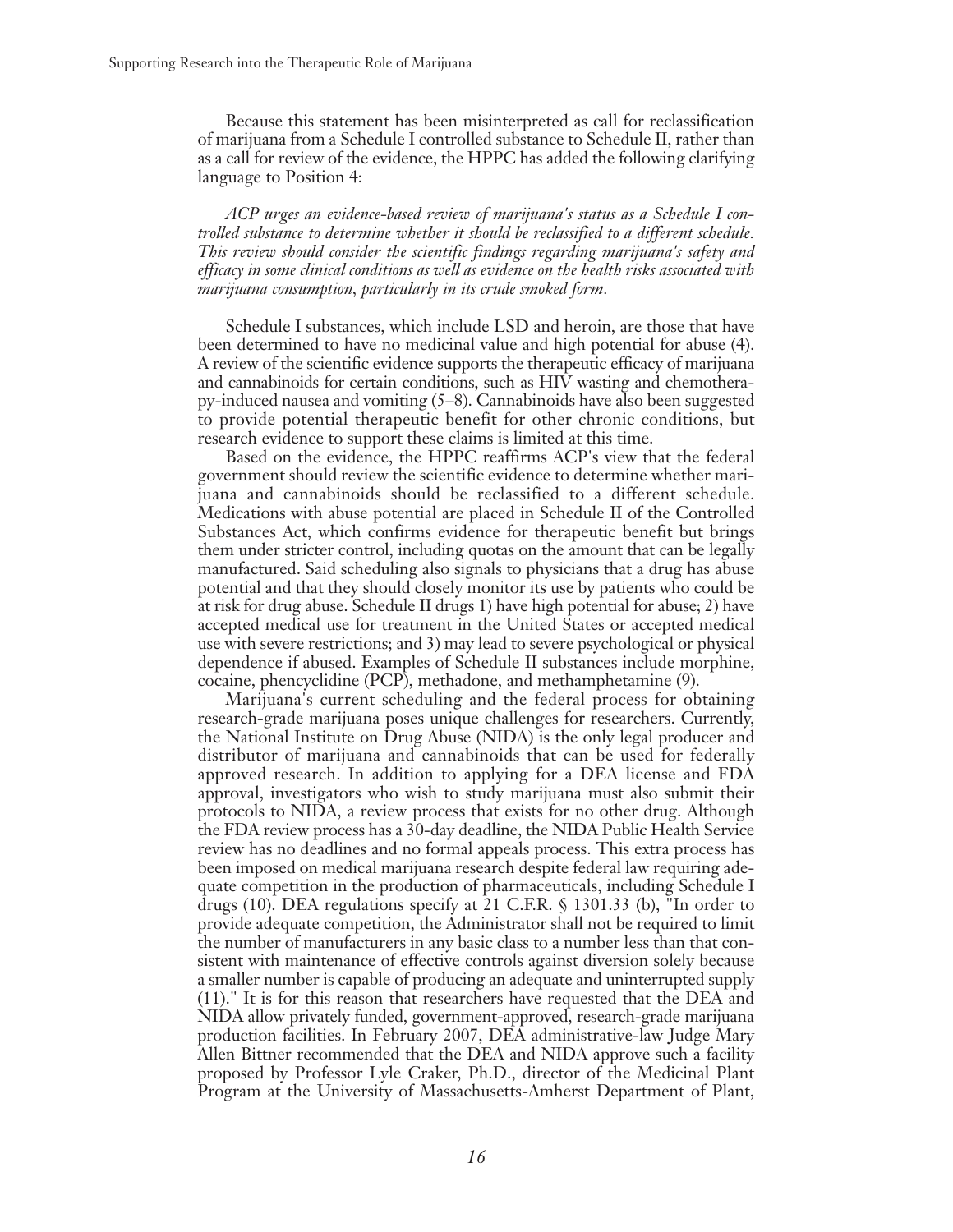Soil and Insect Sciences. "NIDA's system for evaluating requests for marijuana for research has resulted in some researchers who hold DEA registrations … being unable to conduct their research because NIDA has refused to provide them with marijuana," Bittner said. Judge Bittner also ruled that there is an "inadequate" supply of marijuana available for research purposes (12). The DEA has no deadline on whether to accept Bittner's nonbinding ruling.

Review of marijuana's scheduling is not a new concept. In the 1980s, the Drug Enforcement Agency (DEA) held extensive hearings on the transfer of marijuana to Schedule II. In 1988, DEA administrative-law Judge Francis L. Young recommended that the DEA Administrator, "conclude that the marijuana plant considered as a whole has a currently accepted medical use in treatment in the United States, that there is no lack of accepted safety for use of it under medical supervision and that it may lawfully be transferred from Schedule I to Schedule II." (13) The DEA overruled the judge's order, and in 1992 issued a final rejection of all requests for reclassification (14). Since then, other petitions for rescheduling marijuana have also been denied (15). Considering the evidence available today about the potential therapeutic benefits and risks associated with marijuana and its cannabinoids, ACP believes that it is time to review the evidence to determine whether reclassification is appropriate.

### **3. Protection for Physicians and Patients due to Inconsistency in Federal and State Laws**

Reclassification of marijuana from a Schedule I to a Schedule II controlled substance, should this occur based on a review of the evidence, would reduce the conflict that now occurs between federal laws on controlled substances and state laws designed to allow physicians to prescribe marijuana and its cannabinoids for therapeutic purposes consistent with the science. If an evidence-based review of the science on marijuana and its cannabinoids results in a determination that reclassification is appropriate, the substance should be rescheduled and regulated accordingly.

In the interim, marijuana's Schedule I status poses legal concerns for physicians and patients where state and federal controlled-substances laws are inconsistent. Medical marijuana use is permitted by law in Alaska, California, Colorado, Hawaii, Maine, Montana, Nevada, New Mexico, Oregon, Rhode Island, Vermont, and Washington. In addition, Maryland law allows a partial defense of medical necessity for patients who require the use of marijuana. Despite these state laws, possession of marijuana is a punishable federal offense. A ruling by the Ninth U.S. Circuit Court of Appeals reaffirmed, and the Supreme Court let stand, the right of physicians and patients to discuss the therapeutic potential of marijuana. However, physicians must be selective in their wording (when discussing the substance), so as not to appearthat they are aiding or abetting patients in obtaining cannabis (16). In addition, patients who follow the advice of their physicians risk up to one year in federal prison for possession of marijuana and up to five years in federal prison for growing a marijuana plant; federal law does not make a distinction between medicinal and recreational use of marijuana.

The HPPC is concerned that the conflicts between federal and state laws put physicians and patients in an untenable situation of being at risk for federal prosecution for acting within the authority of state laws on the distribution and use of marijuana for purely therapeutic purposes in accordance with the scientific evidence. ACP's recommendation would not exempt physicians from federal or state laws or state disciplinary actions governing the misuse or abuse of prescriptive authority or drugs or patients from the misuse or abuse of prescribed medications.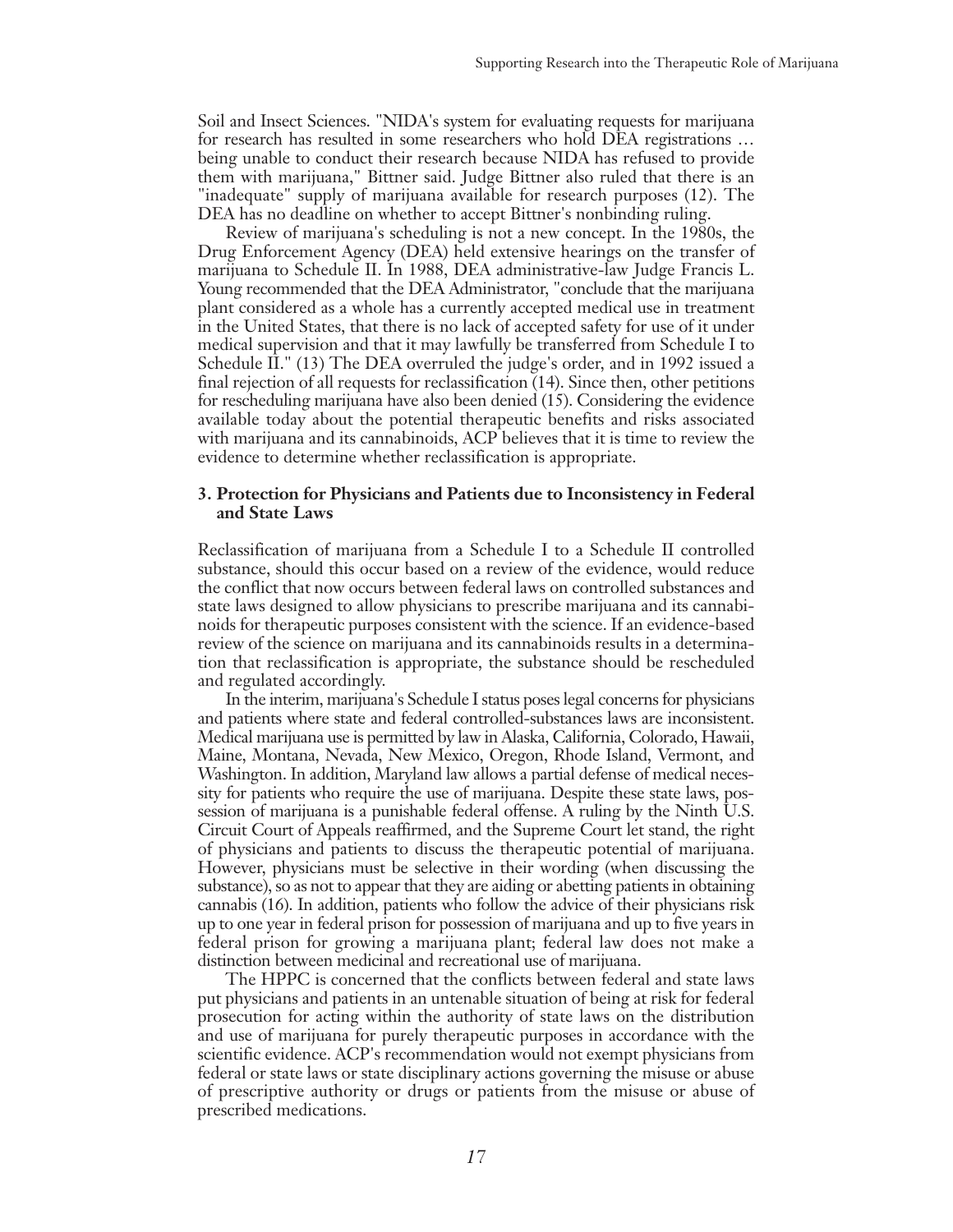The HPPC is also concerned that the conflicts between federal and state laws on the use of marijuana for therapeutic purposes can undermine the federal regulatory structure for approval of drugs for therapeutic purposes based on an assessment of safety and effectiveness. Rather than having such issues resolved by state ballot initiatives or state legislation, HPPC believes that it is the responsibility of federal regulatory agencies to take the steps necessary to conduct an evidence-based evaluation of the safety and effectiveness of marijuana and its cannabinoids for therapeutic purposes; to propose changes in its classification if appropriate based on the evidence; and then, if necessary, ask Congress to modify federal drug enforcement laws to distinguish Body provision and use of marijuana and its cannabinoids for accepted therapeutic purposes as supported by such evidence versus provision and use of marijuana and its cannabinoids for nontherapeutic general purposes or for clinical conditions for which safety and efficacy have not been established.

### **4. Smoked Marijuana as Medicine**

Concerns have been raised that ACP has promoted smoked marijuana as medicine. **ACP has not advocated for the long-term use of smoked marijuana; rather, the paper explicitly discusses the harm associated with chronic use of smoked marijuana and stresses the need for development of nonsmoked forms of cannabinoid delivery systems strictly for therapeutic purposes supported by the evidence.**

The evidence suggests that some patients who have failed to respond to other treatments could be treated with cannabinoid drugs, including smoked marijuana (17–19). The IOM stated that there is "little future in smoked marijuana as a medically approved medication," but acknowledges that until a nonsmoked, rapid-onset cannabinoid drug delivery system becomes available, "there is no clear alternative for people suffering from chronic conditions that might be relieved by smoking marijuana." The IOM issued the following recommendation regarding short-term use of smoked marijuana:

 Short-term use of smoked marijuana (less than six months) for patients with debilitating symptoms (such as intractable pain or vomiting) must meet the following conditions:

- failure of all approved medications to provide relief has been documented,
- the symptoms can reasonably be expected to be relieved by rapid-onset cannabinoid drugs,
- such treatment is administered under medical supervision in a manner that allows for assessment of treatment effectiveness, and
- involves an oversight strategy comparable to an institutional review board process that could provide guidance within 24 hours of a submission by a physician to provide marijuana to a patient for a specified use (20).

ACP agrees with the IOM recommendation that "clinical trials of cannabinoid drugs for symptom management should be conducted with the goal of developing rapid-onset, reliable, and safe delivery systems (21)."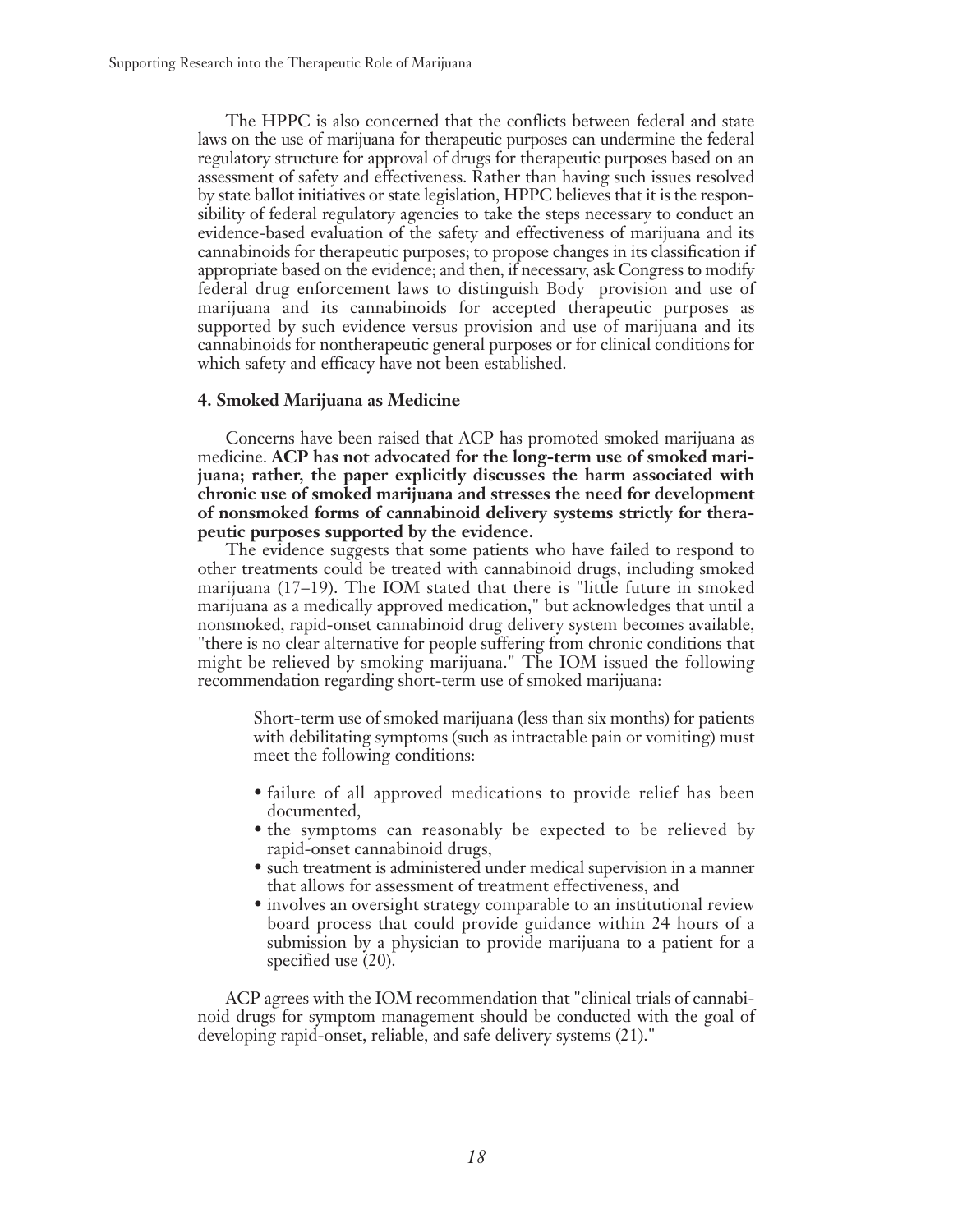### **Summary**

It is evident that discussion of the therapeutic potential of cannabinoids invites strong views, both positive and negative. Some critics of the College's positions have expressed concerns about marijuana dependence, its potential as a "gateway" drug, and the effects of long-term use in its smoked form. HPPC understands such concerns, and ACP's paper expressly discusses these issues.

Regrettably, some have incorrectly concluded that ACP favors a broader agenda of decriminalization or legalization of smoked marijuana–a fundamental misunderstanding of the College's positions. ACP's paper does not address the broader issues of legalization or decriminalization of marijuana, and our call supporting increased research on the therapeutic value of cannabinoids should not be inferred to support a different agenda. The HPPC has clarified position #4 to address such misunderstandings of the College's recommendations.

The HPPC shares the concerns expressed by some about state ballot initiatives or legislation that can undermine the federal regulatory structure for assessing the safety and efficacy of new drugs before such drugs can be approved for therapeutic use. At the same time, however, the HPPC is concerned about the legal liabilities facing physicians and patients relating to marijuana use for therapeutic purposes when there is a conflict between state and federal laws. We believe that an evidence-based review by federal regulatory authorities on the safety and efficacy of marijuana and cannabinoids for therapeutic purposes will likely provide evidence to support both appropriate reclassification and adjustment of federal drug enforcement laws, reduce conflict between federal and state law, and strengthen public confidence in the federal regulatory structure.

The HPPC acknowledges and thanks all of those who expressed views on the College's recommendations, including those who shared deeply personal stories of family members who have been harmed by illegal drug usage as well as those who said they have personally benefited, or had a close friend or relative who benefited, from using marijuana and cannabinoids for therapeutic purposes. The issue of the medical value of these substances is complex. There are strong disagreements among acknowledged experts, and many people react emotionally to the issue based on personal experience, which can overshadow the evidence. Assessment of scientific evidence is also hindered when advocacy groups on either side of the issue use discussions about medical marijuana as platforms to push for broader policy changes relating to either legalizing or increasing penalties for marijuana use for general purposes.

The HPPC hopes that ACP's paper and this addendum will help clarify the issues and initiate a reasoned, evidence-based assessment of the potential therapeutic value of cannabinoids in treating certain medical conditions, and changes in federal and state law that may be needed to facilitate such assessment.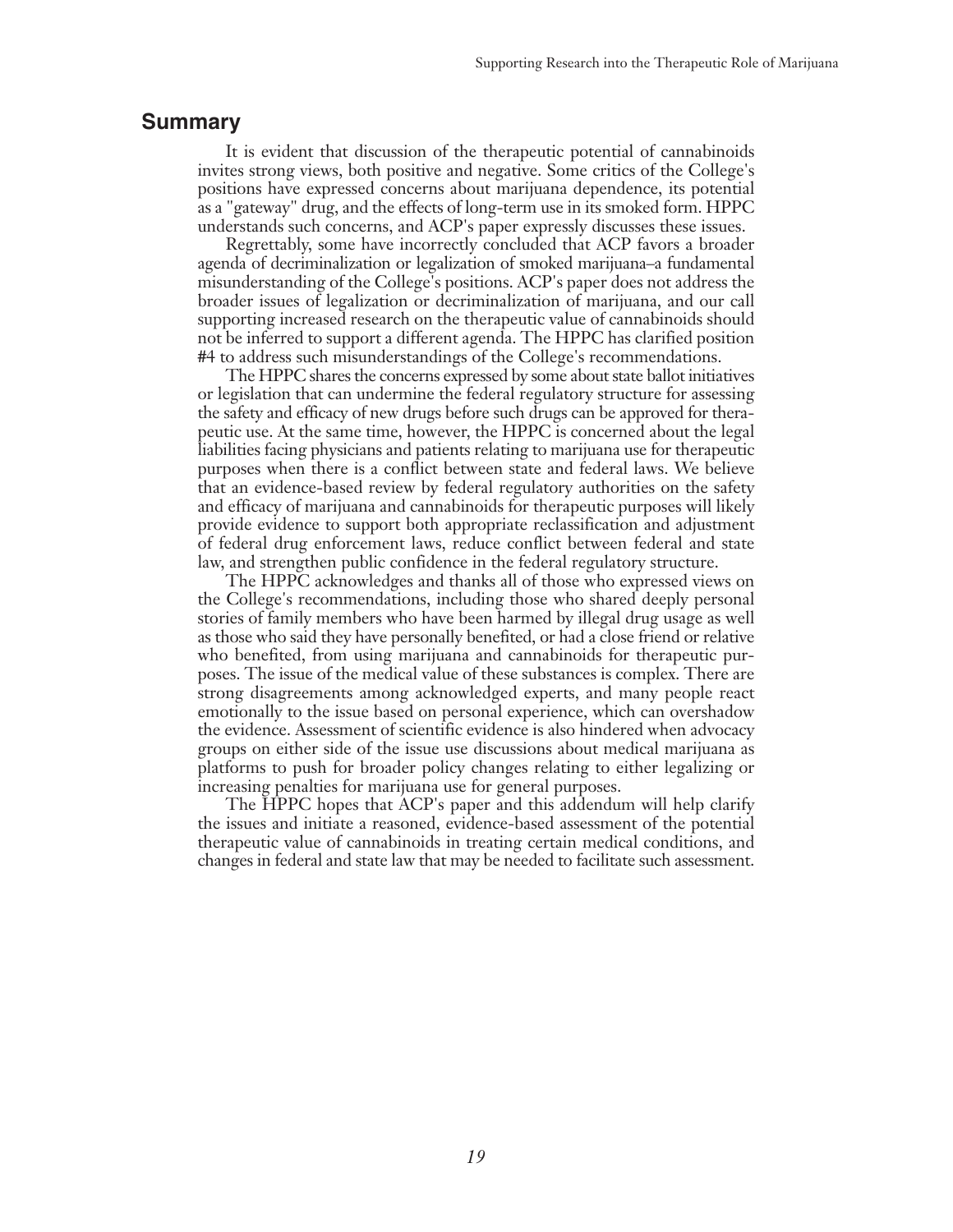# **References**

- 1. **Joy JE, Watson SJ, Benson JA.** Marijuana and Medicine: Assessing the Science Base. National Academy of Sciences, Institute of Medicine. Washington, DC; 1999.
- 2. **Moore THM, Zammit S, Lingford-Hughes A, Barnes TRE, et al.** Cannabis Use and Risk of Psychotic or Affective Mental Health Outcomes: A Systematic Review. *The Lancet* 2007; 370(9584): 319-28.
- 3. **Joy JE, Watson SJ, Benson JA.** Marijuana and Medicine: Assessing the Science Base. National Academy of Sciences, Institute of Medicine. Washington, DC; 1999.
- 4. **21 USC Sec. 812 Controlled Substance Act - Schedules of Controlled Substances.** Accessed on February 19, 2008 at www.usdoj.gov/dea/pubs/csa/812.htm
- 5. **Hollister L.** Marijuana (Cannabis) as Medicine. Journal of Cannabis Therapuetics 2001; 1(1): 5-27.
- 6. **Woolridge E, Barton S, Samuel J, Osorio J, Dougherty A, Holdcroft A.** Cannabis Use in HIV for Pain and Other Medical Symptoms. Journal of Pain and Symptom Management 2005; 29 (4): 358-67.
- 7. **Abrams D, Hilton J, Leiser R, Shade S, Elbeik T, et al.** Short-Term Effects of Cannabinoids in Patients with HIV-Infection. *Annals of Internal Medicine* 2003; 139: 258-66.
- 8. **Joy JE, Watson SJ, Benson JA.** Marijuana and Medicine: Assessing the Science Base. National Academy of Sciences, Institute of Medicine. Washington, DC; 1999.
- 9. **United States Code. 21 USC § 812 Controlled Substance Act - Schedules of Controlled Substances.** Accessed on February 19, 2008 at www.usdoj.gov/dea/pubs/csa/812.htm
- 10. **Code of Federal Regulations.** 21 C.F.R. § 1301.33 (b). Accessed on May 15, 2008 at www.deadiversion.

usdoj.gov/21cfr/cfr/1301/1301\_33.htm

- 11. **United States Code. 21 U.S.C. § 823 (a) (1)**. Accessed on May 15, 2008 at www.deadiversion. usdoj.gov/21cfr/21usc/823.htm
- 12. **Recommendation and opinion of DEA Administrative Law Judge Mary Ellen Bittner, re** *In the Matter of Craker.* Dept of Justice, DEA, Docket No. 05-16, February 12, 2007. Accessed on April 15, 2008 at www.maps.org/ALJfindings.PDF
- 13. **Recommendation and opinion of DEA Administrative Law Judge Francis L. Young, re** *Marijuana Rescheduling Petition***.** Dept of Justice, DEA Docket No. 86-22, September 6, 1988.
- 14. **Department of Justice, DEA.** Marijuana Rescheduling Petition: Denial of Petition: Remand (Docket No. 86-22) Federal Register 1992; 57(59): 10489-508.
- 15. **Department of Justice, DEA.** Notice of Denial of Petition. Federal Register 2001; 66(75): 20038-76.
- 16. **Ninth Circuit Court of Appeals,** *Conant v. Walters***, 309 F.34 629 (2002).** Accessed on April 15, 2008 at www.drugpolicy.org/docUploads/conant\_v\_walters\_final\_decision.pdf
- 17. **Joy JE, Watson SJ, Benson JA.** Marijuana and Medicine: Assessing the Science Base. National Academy of Sciences, Institute of Medicine. Washington, DC; 1999.
- 18. **Abrams DI, Jay CA, Shade SB, Vizoso H, Reda H, Press S, et al.** Cannabis in Painful HIV-Associated Sensory Neuropathy: A Randomized Placebo-Controlled Trial. Neurology 2007; 68: 515-21.
- 19. **Musty R, Rossi R.** Effects of Smoked Cannabis and Oral ∆ 9- Tetrahydrocannabinol on Nausea and Emesis After Cancer Chemotherapy: A Review of State Clinical Trials. Journal of Cannabis Therapeutics 2001; 1(1): 29-42.
- 20. **Joy JE, Watson SJ, Benson JA.** Marijuana and Medicine: Assessing the Science Base. National Academy of Sciences, Institute of Medicine. Washington, DC; 1999.
- 21. **Joy JE, Watson SJ, Benson JA.** Marijuana and Medicine: Assessing the Science Base. National Academy of Sciences, Institute of Medicine. Washington, DC; 1999.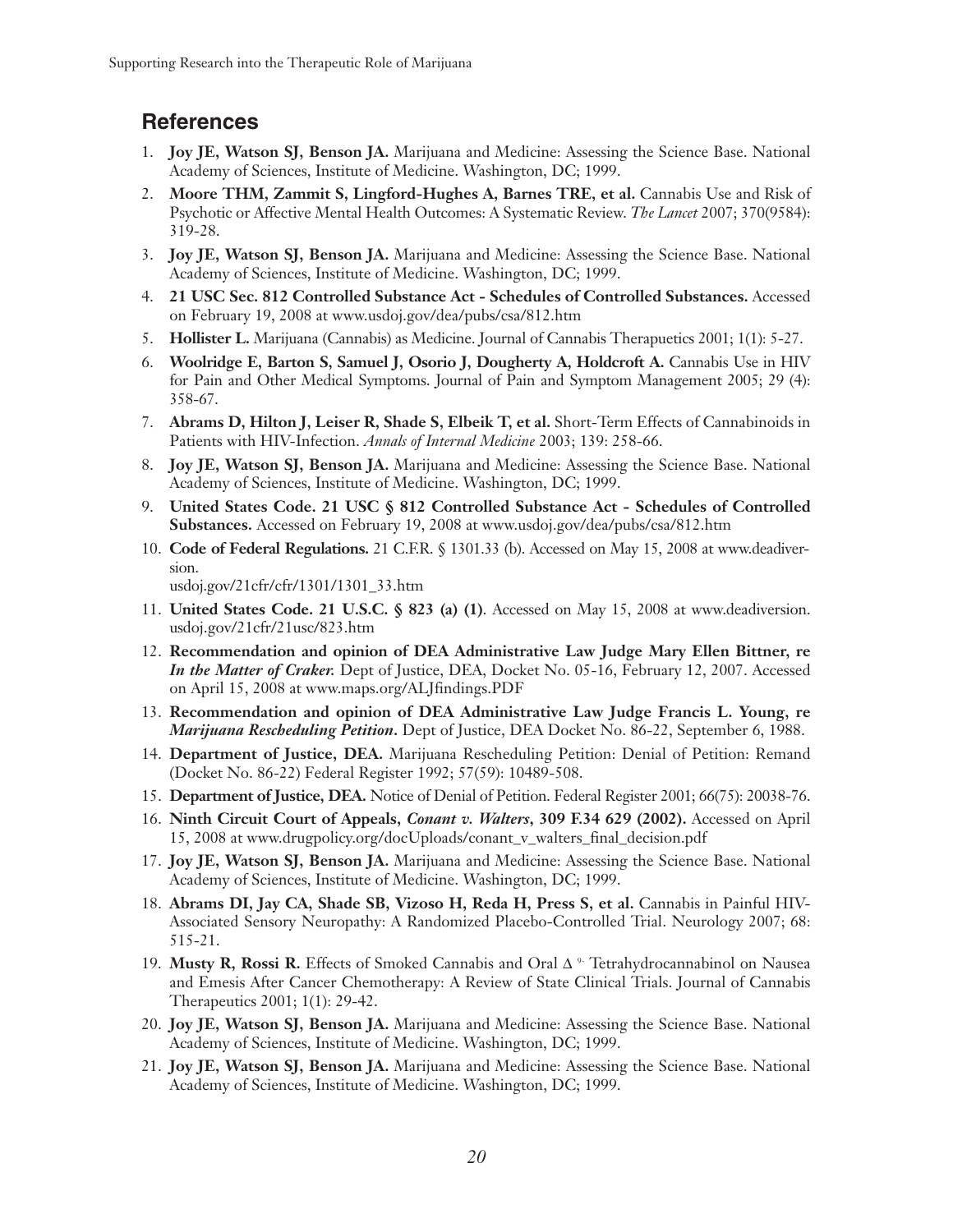# **SUPPORTING RESEARCH INTO THE THERAPEUTIC ROLE OF MARIJUANA**

*Second Addendum by the Health and Public Policy Committee, Approved February 2016*

> A Position Paper of the American College of Physicians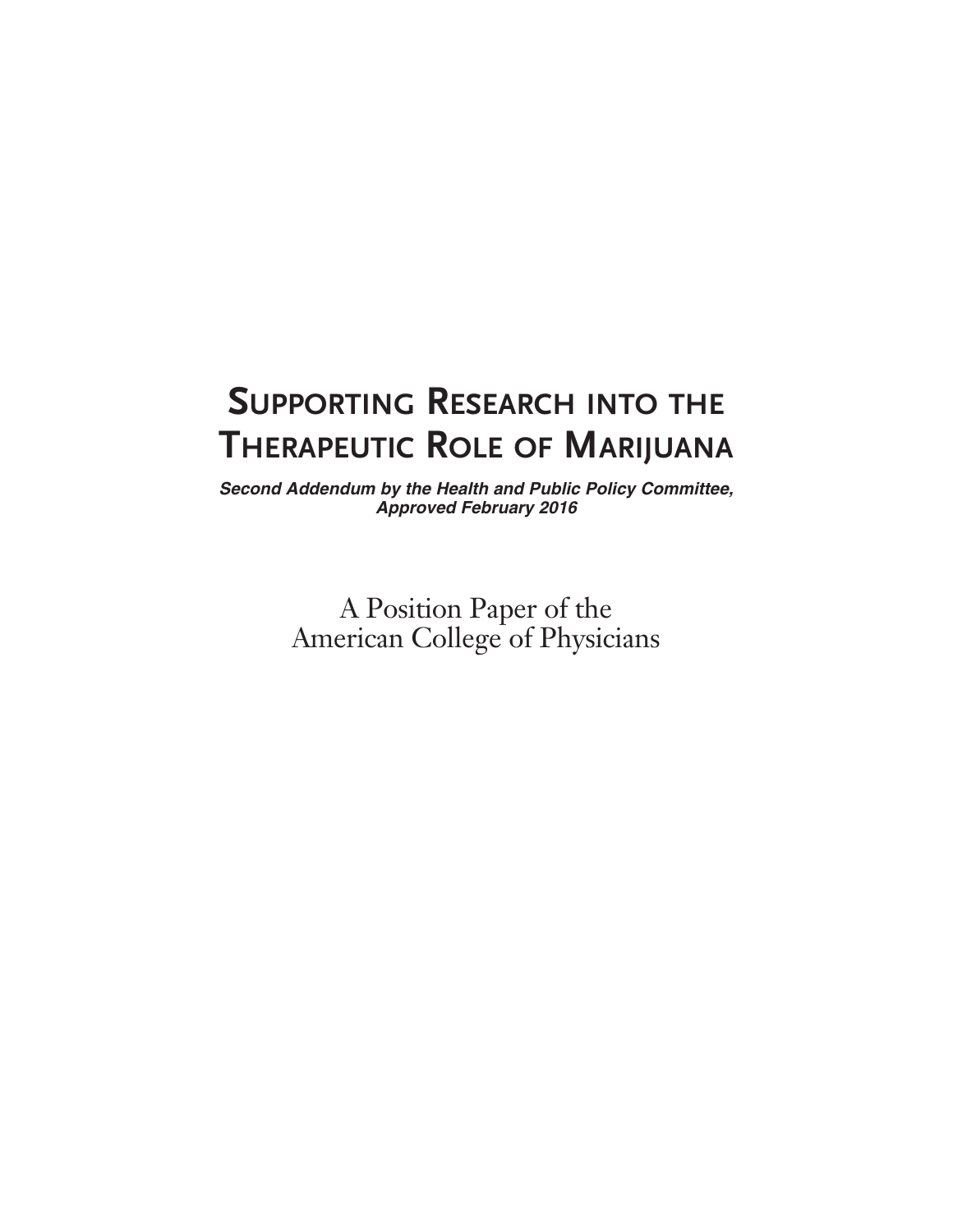In 2008, the American College of Physicians (ACP) published the position paper *Supporting Research into the Therapeutic Role of Marijuana*, making recommendations to buoy funding for further research into the efficacy and appropriate conditions for approved forms of marijuana, use of non-smoked forms with proven efficacy, the FDA process for researching marijuana, and exemption from prosecution physicians who prescribe and/or dispense medical marijuana in accordance with state laws (1). In a subsequent addendum, the College clarified a position that had been interpreted by some to be a statement in support of reclassifying marijuana from a Schedule I to Schedule II controlled substance.

At the time of publication, twelve states (Alaska, California, Colorado, Hawaii, Maine, Montana, Nevada, New Mexico, Oregon, Rhode Island, Washington, and Vermont) had legalized the use of medical marijuana with one additional state allowing for a defense of medical necessity for using marijuana (Maryland). Since then, an additional ten states (Arizona, Connecticut, Delaware, Illinois, Massachusetts, Michigan, Minnesota, New Hampshire, New Jersey, and New York), the District of Columbia, and Guam have moved to legalize the use of medical marijuana and four states (Alaska, Colorado, Oregon, and Washington) and the District of Columbia have legalized the recreational use of marijuana for adults 21 and older. In addition to states that have legalized marijuana for medical and recreational purposes, 13 states allow medicinal use of cannabis and its derivatives.

Despite growing momentum in the legalization of medical marijuana at the state level, relatively little has changed at the federal level. Rather, considerable attention has been made regarding the conflict between state medical marijuana laws and federal law on marijuana as an illicit substance and some high profile cases against those who use or recommend medical marijuana. Although the use of marijuana for medical indications, as well as recreationally in a small handful of areas, is legal in some areas it is still considered illegal by the federal government under any circumstances.

Additionally, an increasing number of patients are asserting medical marijuana laws to challenge employer drug policies in states without statutes exempting patients who use medical marijuana from employer drug policies. These cases typically involve a medical marijuana user suing an employer for disciplinary action or termination resulting from their medical marijuana use. In Washington State, courts held it was legal for a company to fire an employee who was terminated in accordance with the company's zero-tolerance drug policy despite informing the company of her status as an authorized medical marijuana user (2). Other legal approaches have also been unsuccessful. In Colorado, the state Supreme Court ruled that Colorado's "lawful activities statute" only applies to activities that are "lawful under both state and federal law. Therefore, employees who engage in an activity such as medical marijuana use that is permitted by state law but unlawful under federal law are not protected by the statue." (3)

The ongoing inconsistencies between state and federal law, the growing number of states passing legislation supporting the use of marijuana for medical and recreational purposes, and assertion of state law by medical marijuana users continues to draw concerns about legal protections for physicians and patients. This addendum is intended to reexamine the legal environment for medical marijuana laws at the state level, changes to federal marijuana policy, and the potential threat to physicians in light of these changes.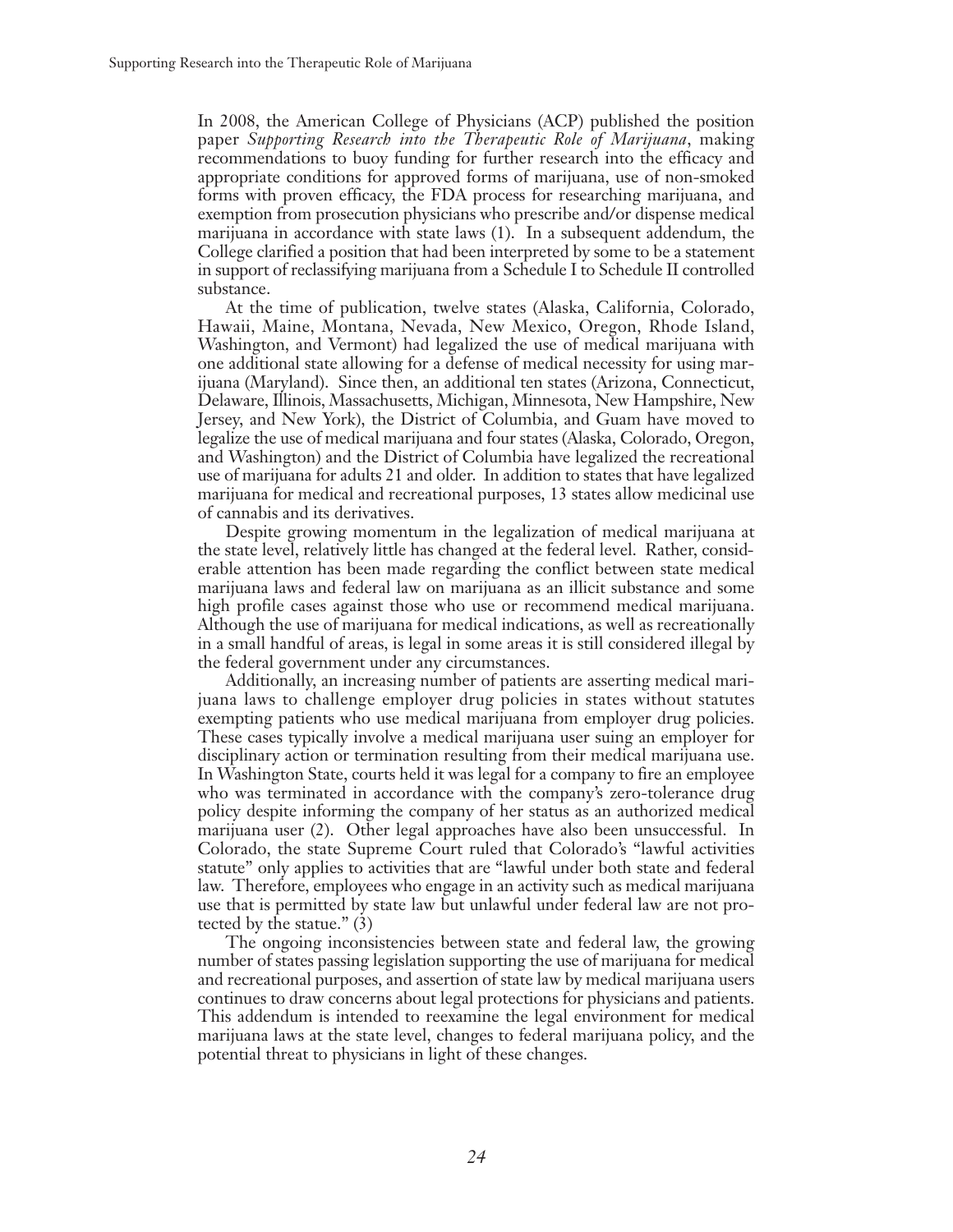### **State Medical Marijuana Policy**

The exact wording and implementation of each state law varies but state medical marijuana laws generally contain similar components. Most states require some type of registration or identification (ID) card that must be obtained through physician authorization of treatment. The registration or ID cards are issued through state agencies, and require some type of fee. In some states, the uses of marijuana for medical purposes are limited to certain diseases or indications; some laws like California's also generally allow for other illnesses for which marijuana provides relief. Laws also typically limit the amount of marijuana a patient can obtain (4). Physician responsibilities in state laws may vary widely. However, a physician typically must be licensed in the state, complete an assessment of the patient's medical record and/or examination, and certify their recommendation or discussion of marijuana as part of the patient's treatment (5). Some states also require a physician be engaged in a bona fide patient-physician relationship with the patient in an attempt to cut down on the number of so-called "pot docs" whose primary focus is on certifying patients for medical marijuana.

For example in Connecticut the law allows physicians to certify patients with a "debilitating medical condition" which the law defines to be cancer, glaucoma, positive status for human immunodeficiency virus or acquired immune deficiency syndrome, Parkinson's disease, multiple sclerosis, damage to the nervous tissue of the spinal cord with objective neurological indication of intractable spasticity, epilepsy, cachexia, wasting syndrome, Crohn's disease, posttraumatic stress disorder, or any medical condition, medical treatment or disease approved by the Department of Consumer Protection for medical marijuana. Eligible patients must be 18 years old and Connecticut residents. Physicians certify their patients via a secure, online system. After a valid certificate is submitted electronically, the patient can log on and complete the application. No patient can log on to the system unless a physician has first initiated an application on his/her behalf. To complete registration patients must submit demographic information, proof of identity and residency, and pay a \$100 registration fee. If the department determines the patient is eligible they will send the patient a certificate documenting their eligibility for medical marijuana.

New Mexico's process is much less involved. A patient fills out a paper application that is also signed by an MD, DO, or nurse practitioner. The list of eligible conditions is similar to Connecticut's. If approved, patients are contacted by the state health department and informed how to get medical marijuana from a licensed producer.

Due to its classification by the Drug Enforcement Agency (DEA) as a Schedule I controlled substance, physicians do not "prescribe" marijuana in the traditional sense. In 2002, a Federal court held that the First Amendment protects a physician's right to discuss or recommend the use of medical marijuana without punishment. Physicians thus 'recommend' or 'advise consideration' of medical marijuana to eligible patients (6) and complete the necessary certification or authorization that allows patients to access medical marijuana as determined by statute. If a physician were to prescribe marijuana he or she may be stripped of his or her federal license to prescribe drugs and prosecuted (7). Physicians are prohibited from dispensing marijuana under any circumstances (8).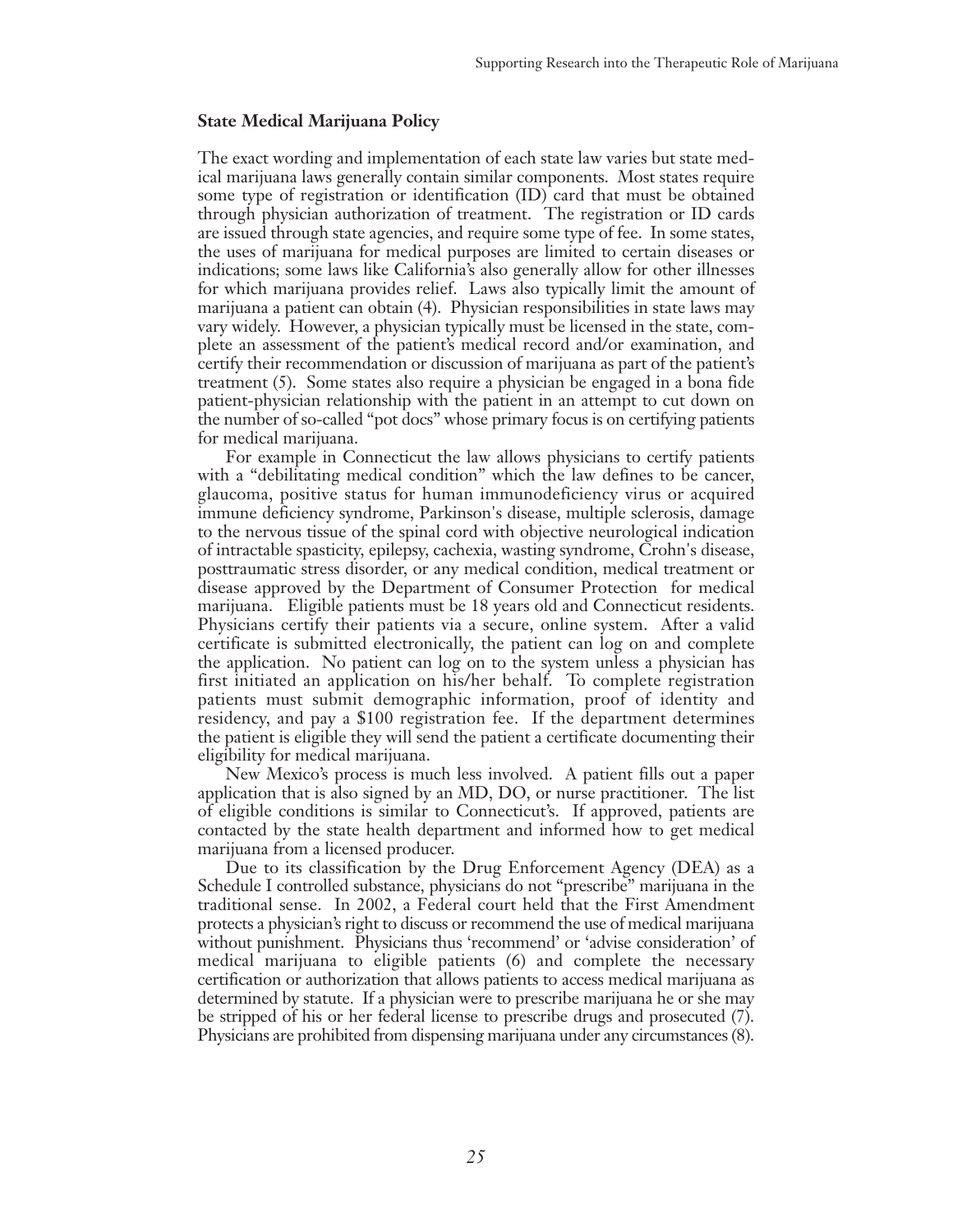### **Changes in Federal Marijuana Enforcement Policy since 2008 Publication**

In 2009, Obama Administration officials issued guidance recommending states with medical marijuana law prioritize funds toward traffickers of illegal drugs and not those "individuals whose actions are in clear and unambiguous compliance with existing state laws providing for the medical use of marijuana" and noted using federal funds in this context likely was not the most efficient use of federal resources (9). Proponents of medical marijuana cheered the socalled "Ogden Memo" and in subsequent years the number of medical marijuana dispensaries increased from 1,000 to between 2,000 and 2,500 (10).

In 2011, the U.S. Department of Justice (DOJ) issued additional guidance regarding the Ogden Memo in light of the increase in the commercial sale, cultivation, and distribution related to medical marijuana. The memo noted some of the facilities who greatly increased their production had revenue expenditures in the millions of dollars; DOJ clarified that the intention of the Ogden Memo was not to shield large scale activities from federal enforcement or prosecution even if those running them believe they are in compliance with state law (11). The so-called "Cole Memo" also gave guidance saying prosecution should limit their enforcement priorities to those that may involve the sale or distribution of drug to minors, gangs, or violence.

As a response to ballot initiatives legalizing marijuana for recreational use in 2012, the DOJ again issued guidance in 2013 underscoring the need to "limit investigative and prosecutorial resources to address the most significant threats in the most effective, consistent, and rational way" and clarifying that compliance with local laws that have strong and effective regulatory and enforcement systems would be a factor in potential prosecution (12).

In 2014, Congress passed as part of a larger omnibus spending bill an amendment prohibiting the DOJ from using funds to go after those who abide by their state's medical marijuana laws. This move was lauded by medical marijuana proponents although there is no data to confirm that federal enforcement of marijuana laws against those that are involved with medical marijuana has increased or decreased. Some of those patients being prosecuted by the federal government have been attempting to use this prohibition to fight charges being brought against them.

### **Ongoing Conflict between State and Federal Law**

Conflicts between state and federal law arise from the government's recognition of marijuana as a Schedule I controlled substance even though states have legalized its use on the local level. Schedule I controlled substances are, under the Controlled Substances Act, "defined as drugs with no currently accepted medical use and a high potential for abuse. Schedule I drugs are the most dangerous of all the drug schedules with potential severe psychological or physical dependence." (13) In 2014, the Food and Drug Administration announced it would begin reviewing marijuana's status as a Schedule I substance (14).

Even though physicians or patients may be following their state law, marijuana's status as a Schedule I controlled substance prevents patients from using the state's medical marijuana or medical purposes law as a defense if prosecuted federally. There are conflicting reports by patients and federal officials regarding why some medical marijuana patients are prosecuted federally. Several individuals in Washington State known as the "Kettle Falls Five" were hit with various federal charges for growing marijuana on the property of some of the patients in what they believed to be a state-legal collective. The group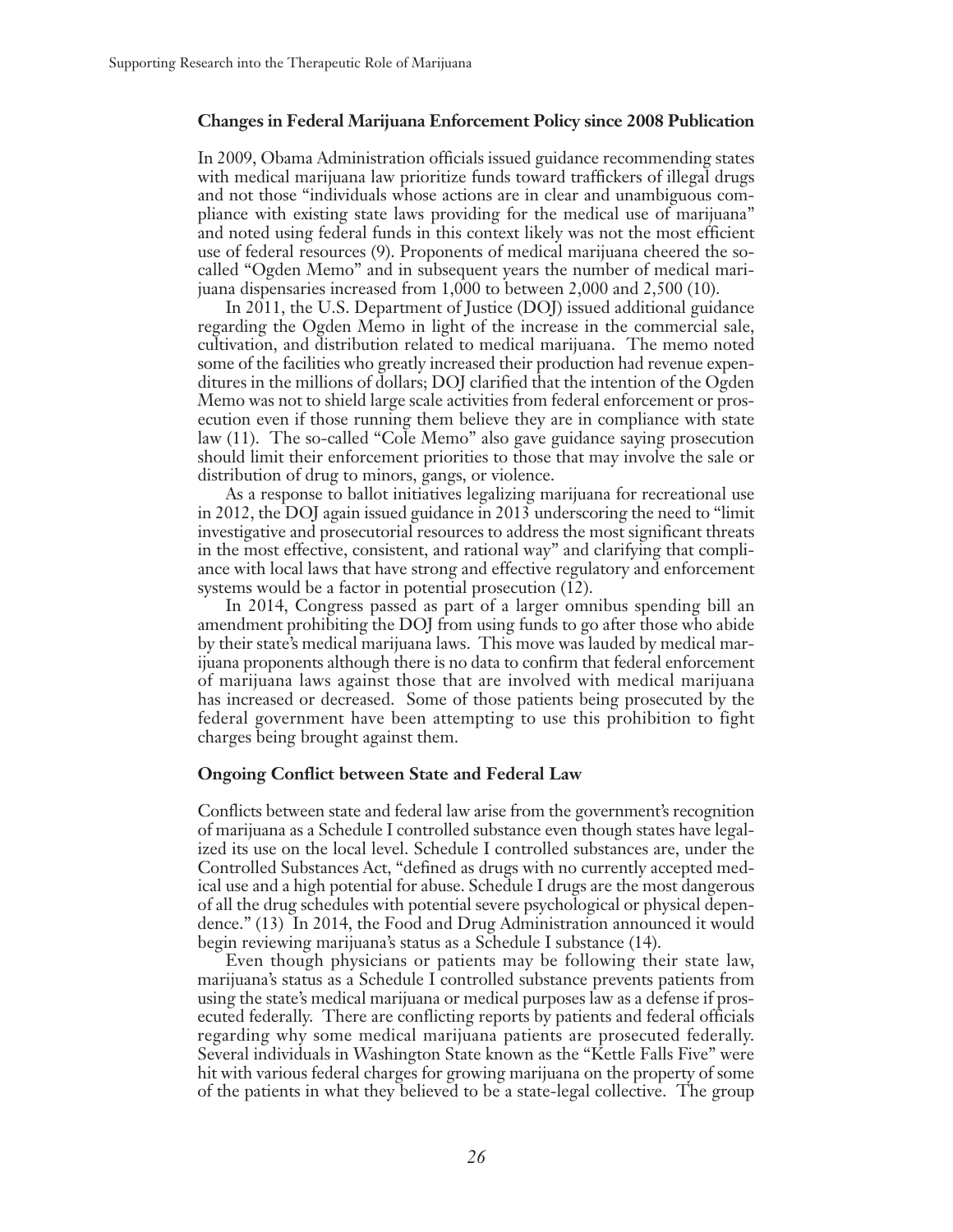was growing more than were allotted by state law, and state officials removed the excess plants. Soon after, federal officials raided the collective and charged all five with conspiracy to manufacture and distribute marijuana, manufacture and distribution of marijuana, maintaining a drug-involved premises, and possession of a firearm in furtherance of a drug trafficking crime. During the trial, DEA officials cited the number of plants being at a "distribution level" as justification for the charges related to distribution even thought they were unable to offer any evidence of drug sale (15).

Those prosecuted by federal officials are held to federal sentencing guidelines and mandatory sentencing laws, often resulting in long jail terms medical marijuana proponents feel are unjustified and unreasonably long. Although the vast majority of individuals who use medical marijuana do so within their legal rights, a black market exists for marijuana throughout the United States. Federal guidelines exist to punish those who deal in and perpetuate the black market and do not differentiate between those acting within their rights under state law and violations of federal law. Two of the five charges faced by the Kettle Falls Five carried five year mandatory minimum sentences. Ultimately charges were dropped against one defendant and another made a plea deal with federal officials; the remaining three defendants were acquitted of most charges but found guilty of manufacturing less than 100 marijuana plants (16).

### **Clinical Studies on Medical Marijuana Since 2008**

ACP's 2008 paper called for ongoing research on the uses of medical marijuana, optimal dosage, and method of delivery. The need to research on medical marijuana is shared by others in scientific and medical fields. In an October 2015 research paper, the Brookings Institution Center for Effective Public Health Management issued a paper on the lack of research on medical marijuana, noting "[t]he use of cannabis for medical treatment is happening in states based largely on anecdotal evidence of limited science." (17) ACP's paper also supports the current process for obtaining federal research-grade medical marijuana. High compositional variability between marijuana strains hinders possible research on medical value and its classification as a Schedule I controlled substance greatly limits the availability of research-grade marijuana.

The U.S. government is the only legal producer of marijuana for medical research and has authorized only one organization, the National Center for Natural Products Research at the University of Mississippi to manufacture marijuana for research purposes. This creates problems in obtaining reliable clinical data on the use of the cannabis plant as a therapeutic agent. Without these data, it is difficult to make an informed assessment of marijuana's potential medicinal benefit. However, as noted in 2008, "because of the drug's widespread general use and high potential for abuse, it is imperative that the federal process is followed for obtaining research-grade marijuana and conducting clinical trials." (18)

### **Legal Issues Faced by Physicians and Patients**

The boom in medical marijuana legalization and use but little progress on research and understanding into the therapeutic value of marijuana presents various challenges for physicians in being able to respond to patient's questions as well as understanding their professional responsibilities under state law. It may be difficult for physicians to control the dosage patients receive, and there is a significant lack of clinical data to support its efficacy, which may result in a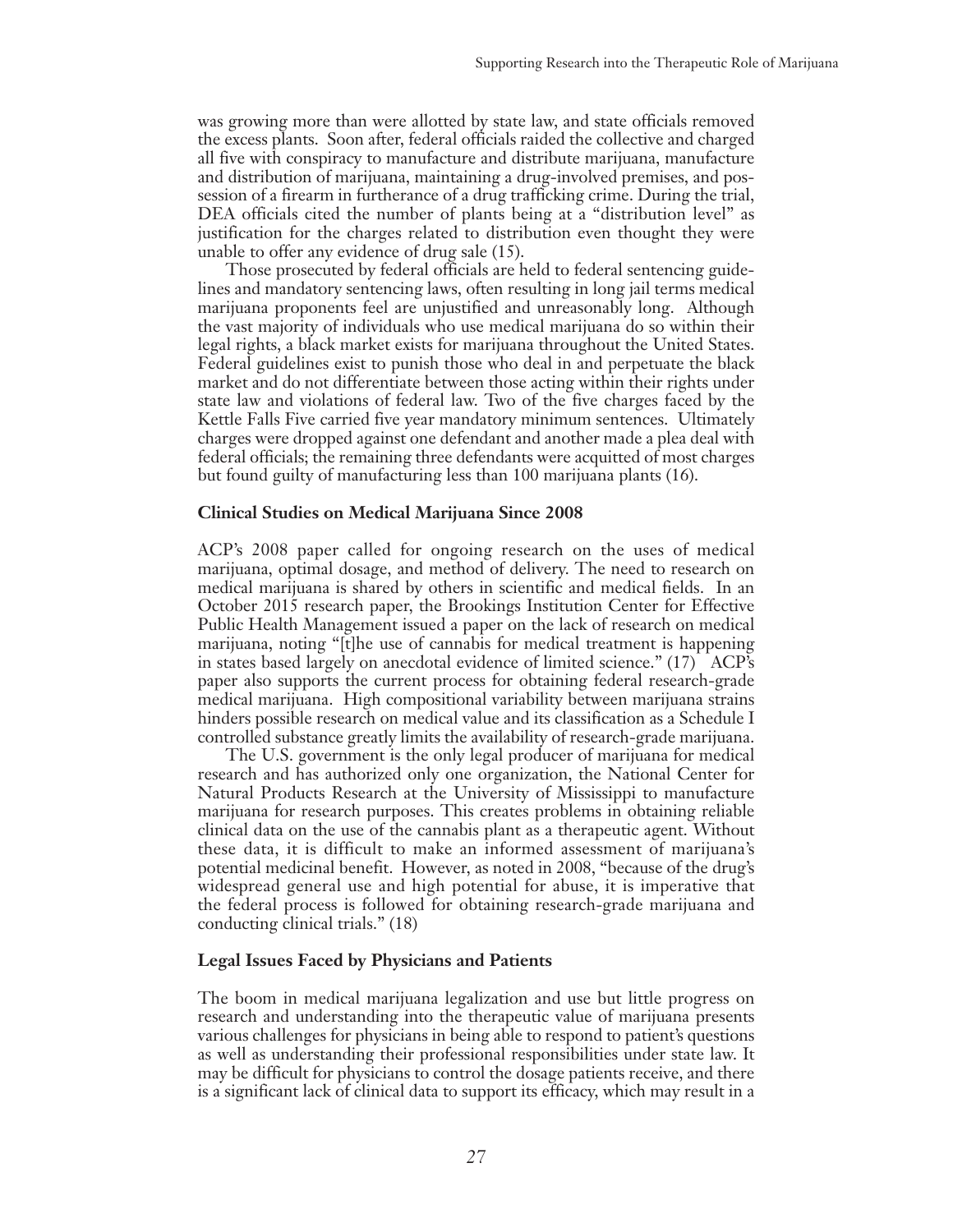physician's reluctance to recommend marijuana to a patient (19). To address a physician's knowledge base on the uses of medical marijuana, the University of Washington offers web-based, CME-accredited courses for physicians practicing in any state on Medicinal Cannabis and Chronic Pain (20); the Society of Cannabis Clinicians also offers a CME-credit eligible clinical cannabinoid curriculum including the classes Delivery and Dosage of Cannabis Medicine, Clinical Practice, and Clinical Case Study Reviews (21).

States provide varying levels of information for physicians on their potential liabilities. Hawaii's webpage for instance includes a discussion of physician rights. While it does state that no physician will be prosecuted under Hawaii law while practicing within the legal limits, it also states, "DOH will not comment on federal law applicability or enforcement and recommends physicians consult with their own legal counsel and/or legal counsel for any health care facility with which the physicians may be affiliated." (22)

ACP took a firm stance in 2008 against prosecution for physicians or patients using medical marijuana as allowed by state law.

*ACP strongly supports exemption from federal criminal prosecution; civil liability; or professional sanctioning, such as loss of licensure or credentialing, for physicians who prescribe or dispense medical marijuana in accordance with state law. Similarly, ACP strongly urges protection from criminal or civil penalties for patients who use medical marijuana as permitted under state laws.*

The College strongly supports and reaffirms this position with minor changes to reflect appropriate legal language.

*ACP strongly supports exemption from federal criminal prosecution; civil liability; or professional sanctioning, such as loss of licensure or credentialing, for physicians who recommend medical marijuana in accordance with state law. Similarly, ACP strongly urges protection from criminal or civil penalties for patients who use medical marijuana as permitted under state laws.*

The conflict between state and federal law may also make physicians hesitant to recommend marijuana for fear of running afoul of the law and facing disciplinary action and prosecution. Several doctors in Massachusetts involved with medical marijuana dispensaries reported having been visited by DEA agents who told them to cease their involvement with the dispensaries or give up their license to prescribe medication (23).

However in some cases, physicians have been arrested and/or prosecuted for their involvement with medical marijuana but the details of these cases tend to fall outside of what one might expect to be the clinical norm. A physician in Michigan was arrested and charged with several counts of making recommendations for medical marijuana outside a bona fide patient-physician relationship and falsifying medical records. The physician in this case certified two undercover officers for medical marijuana without reviewing their records or performing a physical examination and listing false medical conditions in their medical records (24). Another physician from Michigan was arrested after he admitted to certifying medical marijuana patients also without the legally required examinations. This physician would sometimes practice outside of a normal setting, meeting groups of potential patients in restaurants and issuing certifications to all of them around a table (25). Physicians are also facing legal ramifications for charging patients unnecessarily, such as a case in Illinois where a physician is subject to disciplinary action and potential loss of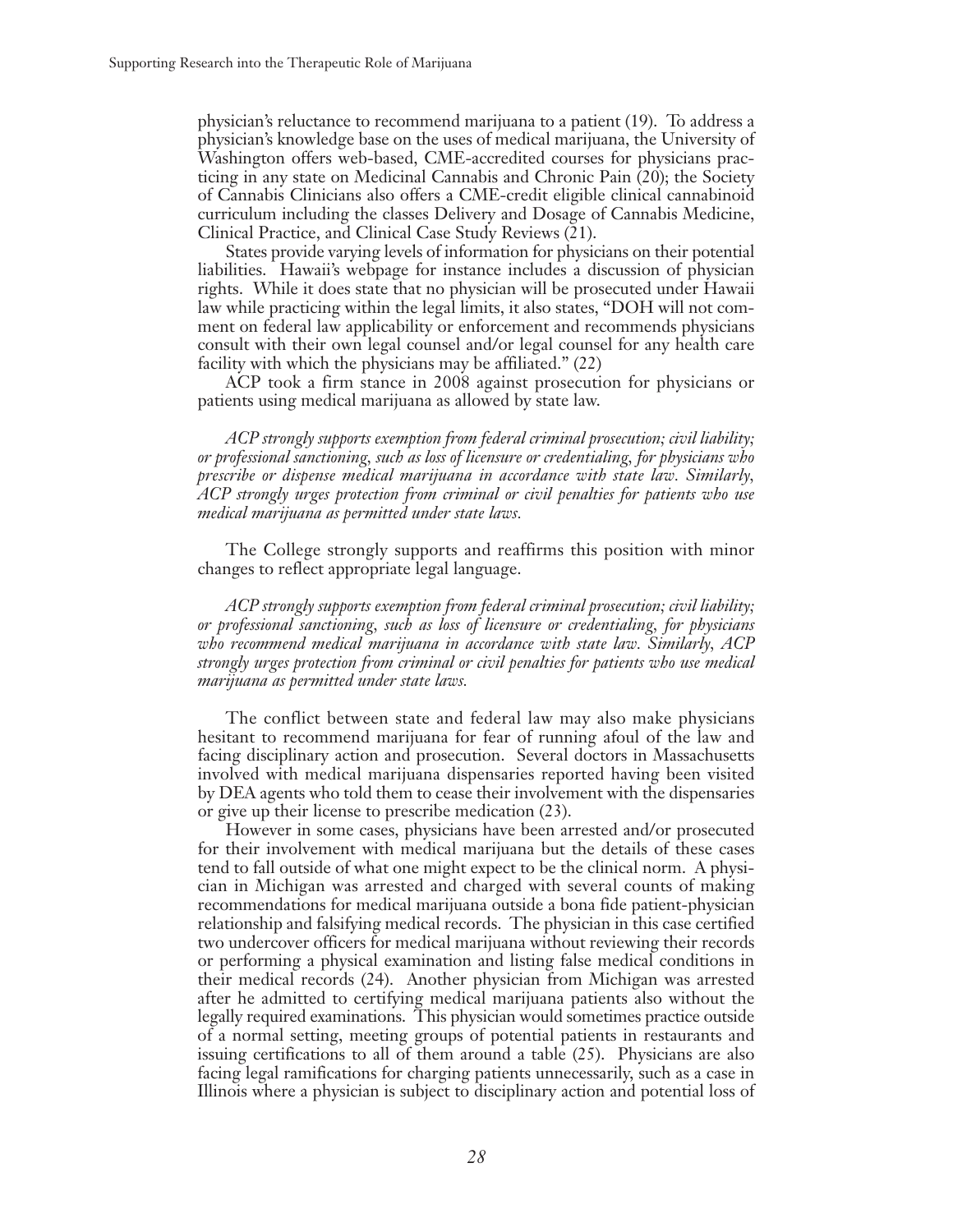medical license after issuing a patient a medical marijuana certification without performing an examination and charging the patient a fee not required by the state (26).

There has also been concern regarding potential liability issues regarding the intersection of medical marijuana and prescription opioids for chronic pain management. Some physicians are concerned about prescribing opioids to marijuana users and the potential for injury in patients that use both and potential legal and disciplinary action by state medical boards. There is little scientific literature about the potential effects of using both drugs, but it is known both have sedative effects. State medical boards may issue recommendations or guidelines specifically related to the prescription of opiates to patients using marijuana (27), however, uncertainty remains surrounding this issue.

### **Conclusion**

Despite some progress made in federal policy on medical marijuana, as more states adopt their own laws on the legality and use of medical marijuana, physicians who recommend and patients who use medical marijuana face a growing swath of potential legal risks. A review of the overall landscape of medical marijuana found the environment remains largely unchanged despite substantial progress in the areas of state medical marijuana legalization and increased federal efforts and enforcement activities. Marijuana remains a Schedule I controlled substance, research-grade marijuana is still limited to one supplier hindering the development of a reliable evidence base on marijuana's therapeutic efficacy, and state and federal law frequently clash.

It is clear the ongoing debate about the potential benefits and use of medical marijuana is unlikely to come to a resolution anytime soon and physicians should be especially conscious of their state laws and how they intersect with federal law. Additionally, more research needs to be conducted to establish the clinical efficacy, dosage, interactions, and side effects of medical marijuana in the treatment of different medical conditions.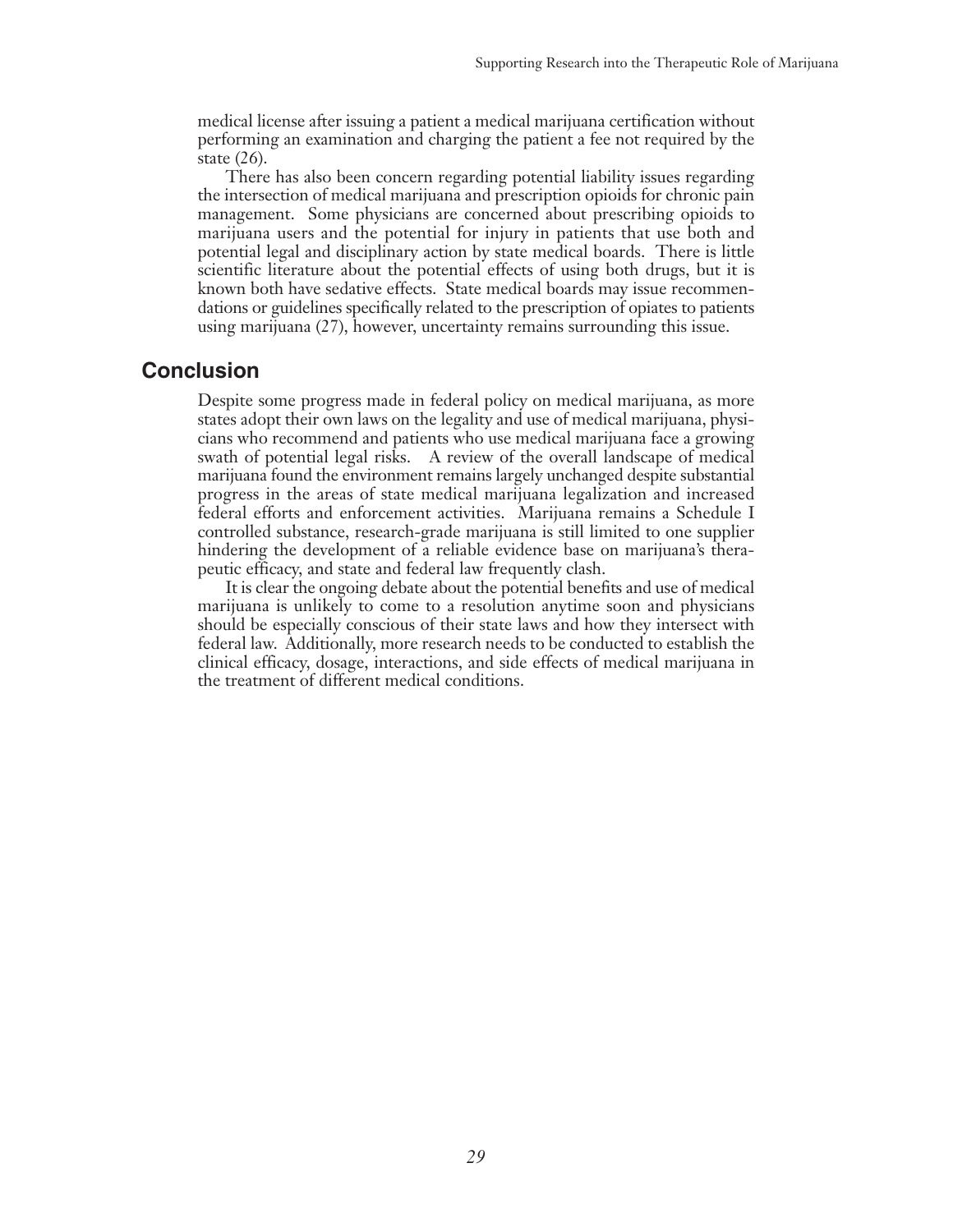# **References**

- 1 **American College of Physicians.** Supporting Research into the Therapeutic Role of Marijuana. Philadelphia: American College of Physicians; 2008: Position Paper.2008.
- 2 **Jones, K. "Roe v. TeleTech:** Washington Supreme Court Snuffs Out Employee's Claim of Retaliatory Discharge for Medical Marijuana Use. LexisNexis Labor and Employment Law. October 30, 2012. Accessed at http://www.lexisnexis.com/legalnewsroom/labor-employment/ b/labor-employment-top-blogs/archive/2012/10/30/roe-v-teletech-washington-supremecourt-snuffs-out-employee-s-claim-of-retaliatory-discharge-for-medical-marijuana-use.aspx
- 3 *Coats v. Dish Network, LLC,* 2013 COA 62, ¶ 23, 303 P.3d 147, 152.
- 4 **DiNome, John.** "Medical Marijuana and the Workplace: What Employers Need to Know Now. Forbes. December 2, 2014. Accessed at http://www.forbes.com/sites/theemploymentbeat/2014/ 12/02/medical-marijuana-and-the-workplace-what-employers-need-to-know-now/
- 5 **Medical Marijuana States and Marijuana Laws.** Accessed at https://www.marijuanadoctors.com/ medical-marijuana/index
- 6 *Conant v. Walters,* 309 F. 3d 629 (9th Cir. 2002)
- 7 **Medical Frequently Asked Questions.** "May physicians legally prescribe marijuana?" Accessed at http://norml.org/marijuana/medical/item/medical-frequently-asked-questions
- 8 http://www.medscape.com/viewarticle/845686
- 9 **Ogden, DW. Memorandum for Selected United States Attorneys.** *Investigations and Prosecutions in States Authorizing the Medical Use of Marijuana*. U.S. Department of Justice. October 19, 2009. Accessed at http://www.justice.gov/opa/blog/memorandum-selectedunited-state-attorneys-investigations-and-prosecutions-states
- 10 **Grim R, Reilly RJ. Obama's Drug War:** After Medical Marijuana Mess, Feds Face Big Decision On Pot. *Huffington Post*. January 26, 2013. Accessed at http://www.huffingtonpost.com/2013/ 01/26/obamas-drug-war-medical-marijuana\_n\_2546178.html
- 11 **Cole JM. Memorandum for United States Attorneys.** *Guidance Regarding the Ogden Memo in Jurisdictions Seeking to Authorize Marijuana for Medical Use*. U.S. Department of Justice. June 29, 2011. Accessed at http://www.justice.gov/sites/default/files/oip/legacy/2014/07/23/dagguidance-2011-for-medical-marijuana-use.pdf
- 12 **Cole JM. Memorandum for All United States Attorneys.** *Guidance Regarding Marijuana Enforcement*. U.S. Department of Justice. August 29, 2013. Accessed at http://www.justice.gov/iso/opa/resources/3052013829132756857467.pdf
- 13 *Drug Schedules***.** United States Drug Enforcement Administration. Accessed at http://www.dea.gov/druginfo/ds.shtml
- 14 **Ferner M. FDA to evaluate marijuana for potential reclassification as less dangerous drug.** *Huffington Post*. June 24, 2014. Accessed at http://www.huffingtonpost.com/2014/06/24/ fda-marijuana\_n\_5526634.html
- 15 **Hill K. 'Kettle Falls Five' outcome may mean changes for federal drug prosecutions.** *The Spokesman-Review*. March 7, 2015. Accessed at http://www.spokesman.com/stories/2015/mar/07/kettle-falls-five-outcome-may-mean-changes-for/
- 16 **Hughes, T. "Family guilty of growing pot; acquitted of other charges."** *USA Today*. March 3, 2015. Accessed at http://www.usatoday.com/story/news/nation/2015/03/03/medicalmarijuana-legalization-grow-trial/24321335/
- 17 **Hudak J, Wallack G.** Ending the U.S. government's war on medical marijuana research. Center for Effective Public Management at Brookings. October 2015. Accessed at http://www.brookings.edu/~/media/Research/Files/Papers/2015/10/20-war-on-marijuanaresearch-hudak-wallack/Ending-the-US-governments-war-on-medical-marijuanaresearch.pdf?la=en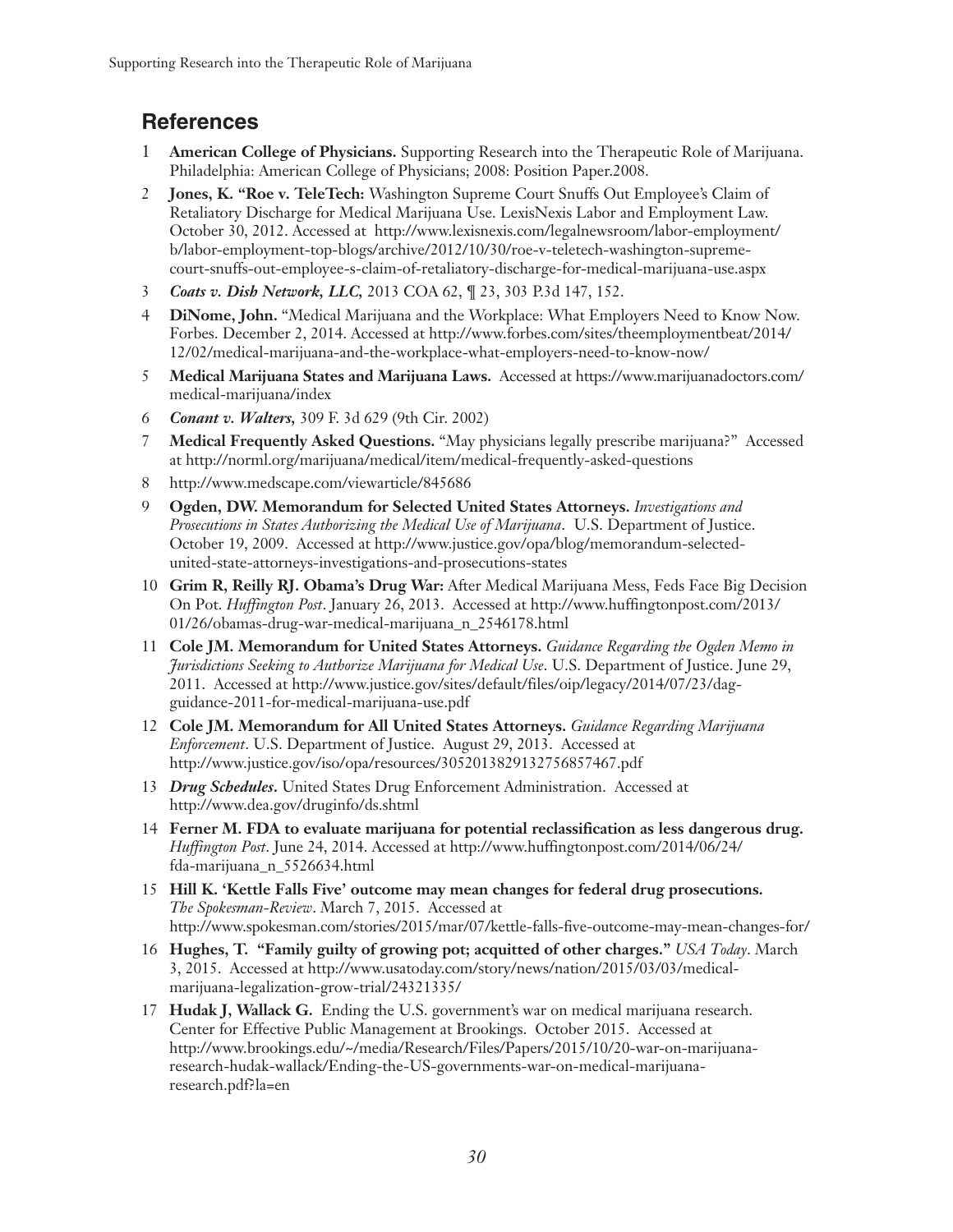- 18 **American College of Physicians.** Supporting Research into the Therapeutic Role of Marijuana. Philadelphia: American College of Physicians; 2008: Position Paper.
- 19 **Gregorio J.** Physicians, Medical Marijuana, and the Law. *Virtual Mentor*. September 2014. Volume 16, Number 9: 732-738. HEALTH LAW.
- 20 **University of Washington Alcohol & Drug Abuse Institute.** Medicinal Cannabis and Chronic Pain Project. Accessed at http://adai.uw.edu/mcacp/
- 21 **Society of Cannabis Clinicians.** *Medical Cannabis Continuing Education Course*. Accessed at http://cannabisclinicians.org/medical-cannabis-continuing-education-cme-course/
- 22 **State of Hawaii Department of Health Medical arijuana Program.** Certifying Physician's Rights. Accessed at http://health.hawaii.gov/medicalmarijuana/providers/physician-rights/ Web site. 2015.
- 23 **Lazar K, Murphy S.** DEA targets doctors linked to medical marijuana. *The Boston Globe*. June 6, 2014. Accessed at https://www.bostonglobe.com/metro/2014/06/05/drug-enforcementadministration-targets-doctors-associated-with-medical-marijuana-dispensaries-physicians-say/ PHsP0zRlaxXwnDazsohIOL/story.html
- 24 **Thompson R. Michigan Doctor arrested, charged for recommending.** Accessed at http://patch.com/michigan/newbaltimore/bp--michigan-doctor-arrested-charged-forrecommending
- 25 **Agar J. Doctor certified patients for medical marijuana use without evaluations, records show.** *MLive - Michigan Local News*. October 17 2014. Available from: http://www.mlive.com/news/grand-rapids/index.ssf/2014/10/ grand\_rapids\_doctor\_certified.html. Accessed May 8, 2015.
- 26 **Johnson CK.** Illinois doctor fights charges he misled patient about marijuana. *Associated Press*. August 28, 2015. Accessed at http://www.chicagotribune.com/news/local/breaking/ct-marijuanadoctor-complaint-20150828-story.html
- 27 **Bannow T.** When pot means no prescription for pain. *Bend Bulletin*. August 10, 2015. Accessed at http://hinessight.blogs.com/files/when-pot-means-no-prescription-for-pain-doctorpatientdivide-over-marijuana-pdf.pdf